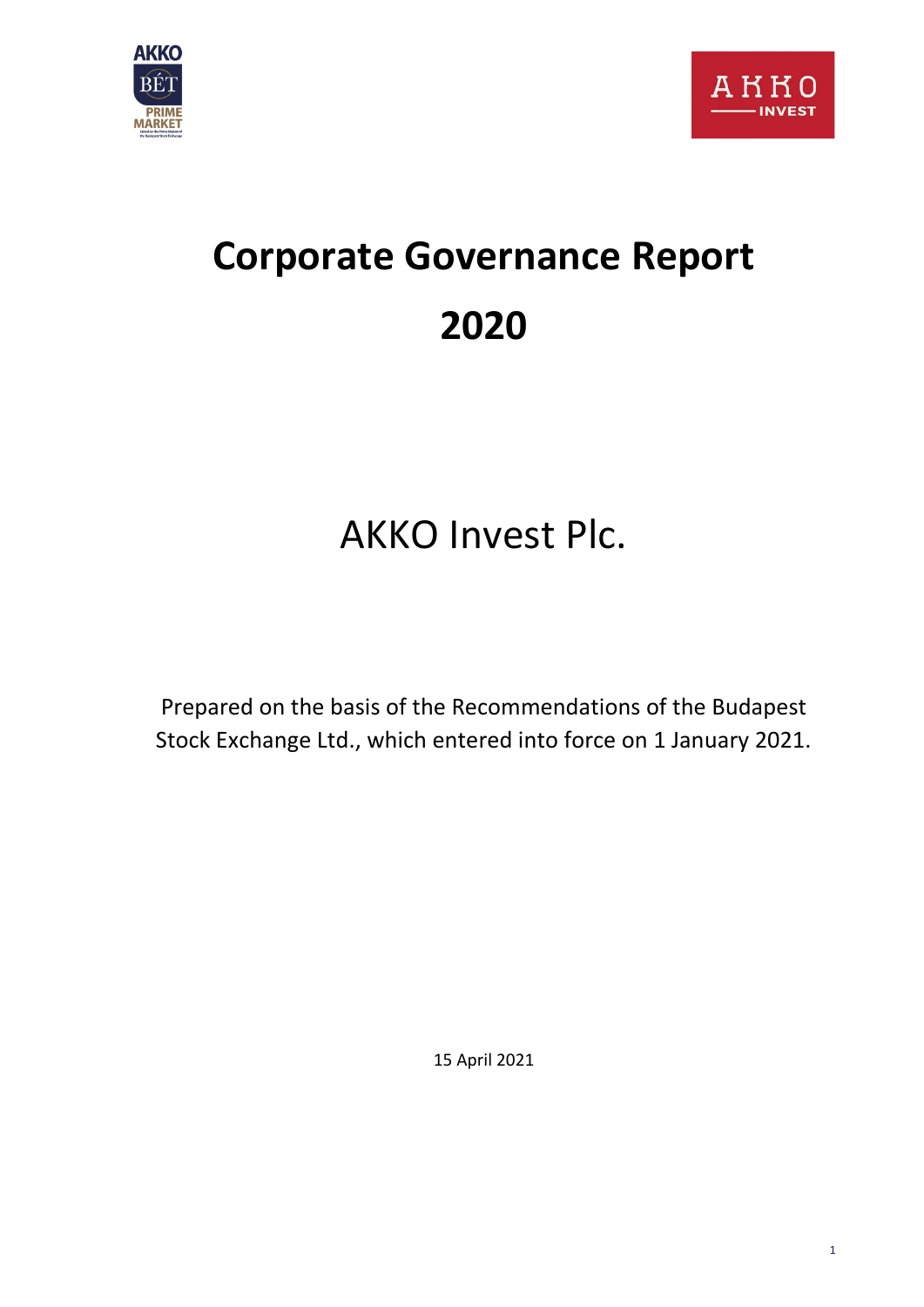

### **Contents**

| Brief overview of the operation of the Governing Board, presentation of the sharing of<br>responsibilities and tasks between the Governing Board and the management 3                                                                                                  |
|------------------------------------------------------------------------------------------------------------------------------------------------------------------------------------------------------------------------------------------------------------------------|
| Presentation of the members of the Governing Board and of the organisation of the                                                                                                                                                                                      |
|                                                                                                                                                                                                                                                                        |
|                                                                                                                                                                                                                                                                        |
|                                                                                                                                                                                                                                                                        |
| Presentation of the number of meetings of the Governing Board and of the Committees held in                                                                                                                                                                            |
| Presentation of the work of the Governing Board, the Audit Committee, the management, as<br>well as the aspects considered during the assessment of each member Reference to the<br>fact that the assessment made during the period considered has led to a change.  8 |
|                                                                                                                                                                                                                                                                        |
| Presentation of the internal control system, assessment of the activity in the period considered.<br>Description of the efficiency and effectiveness of risk management procedures 9                                                                                   |
|                                                                                                                                                                                                                                                                        |
| Overview of the Company's disclosure policy and policy on trading by insiders 10                                                                                                                                                                                       |
|                                                                                                                                                                                                                                                                        |
| Brief overview of the rules relating to the conduct of the General Meeting 11                                                                                                                                                                                          |
| Corporate<br>Governance<br>Report on compliance with the Corporate Governance<br>FT                                                                                                                                                                                    |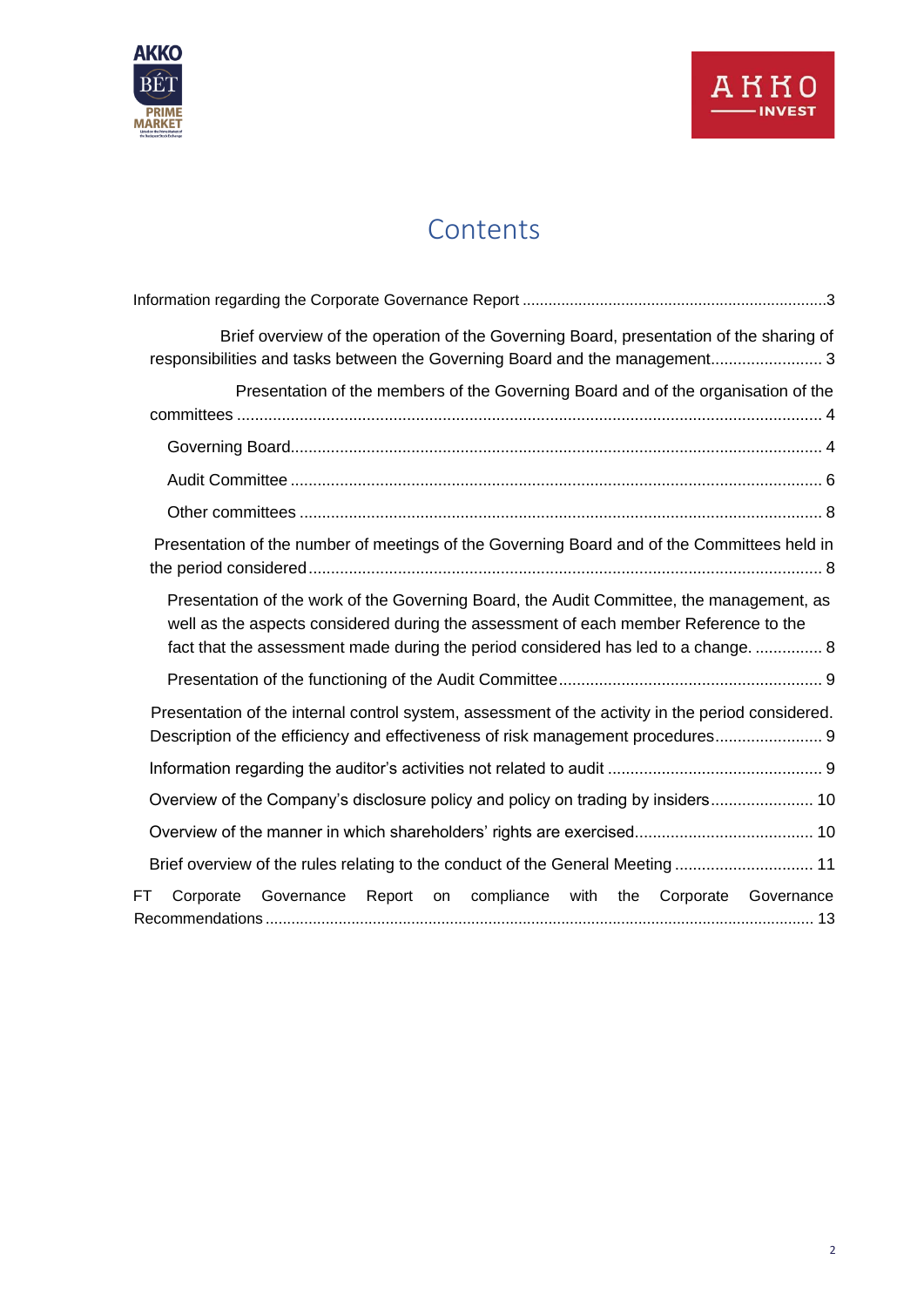

## <span id="page-2-0"></span>Information regarding the Corporate Governance Report

Issuers are required to make two types of statements on their corporate governance practices. In their mandatory Corporate Governance Report to be presented to the Annual General Meeting, companies must report on their corporate governance practices of the given business year accurately, comprehensively and in an easily understandable manner. When doing so, they must address their corporate governance policy and present any special circumstances, including the following aspects:

### <span id="page-2-1"></span>Brief overview of the operation of the Governing Board, presentation of the sharing of responsibilities and tasks between the Governing Board and the management

Pursuant to the mandate given by Act V of 2013 on the Civil Code and the provisions of the Articles of Association, instead of a Governing Board and a Supervisory Board, a Governing Board is in place, which is implementing a single governance system, whereby the Governing Board performs the statutory tasks of the Governing Board and of the Supervisory Board.

Members of the Governing Board may be re-elected and recalled.

The Governing Board elects its chairman and vice-chairman from among its members. The Governing Board decides its rules of procedure and adopts them with the vote "in favour" of more than half of the members of the Governing Board.

The Governing Board, as the executive body of the Company, represents the Company vis-à-vis third parties, before the courts and other public authorities (corporate representation).

The Governing Board is competent to take any decision or measure which, pursuant to any of the provisions of Act V of 2013 on the Civil Code and the Articles of Association, does not fall under the exclusive competence of the General Meeting or under the competence of any other body or person.

The Governing Board establishes and manages the work organisation of the Company, determines the financial management of the Company and ensures its sound financial management. The exercise of employer's rights vis-à-vis the employees of the Company is the responsibility of the Governing Board. Pursuant to the mandate given by the Articles of Association, employer's rights are exercised by executive officers, more specifically by the chairman of the Governing Board. The Governing Board exercises employer's rights vis-à-vis the chairman of the Governing Board.

Members of the Governing Board attend the General Meeting of the public limited company in an advisory capacity.

The submission of the public limited company's financial statements specified in the Accounting Act and of the proposal regarding the use of the profit after tax is the responsibility of the Governing Board.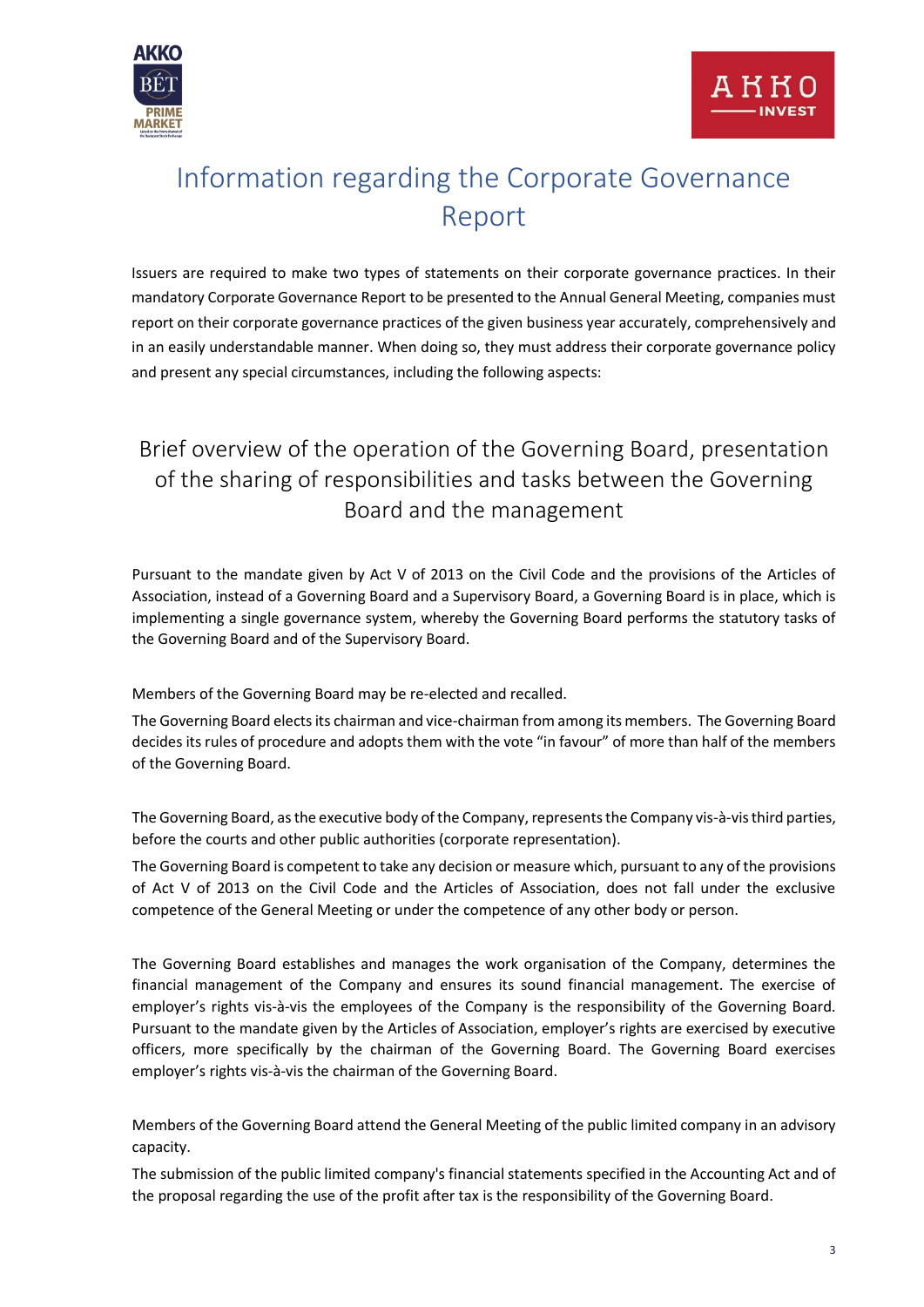



The Governing Board draws up a report to the General Meeting at least once a year on the executive management, the assets and the business policy of the Company.

The Governing Board ensures the regular management of the business books and share register of the public limited company.

The establishment of the Company, the amendment of the Articles of Association, the rights, facts and details registered in the company register and any amendment thereof must be notified to the Company Court by the executive officers.

For the purpose of taking the necessary measures, the Governing Board is required to convene the General Meeting within eight days if it becomes aware of the fact that (a) the equity of the public limited company has decreased to two-thirds of the share capital as a result of the loss, or (b) its equity has decreased below the amount set as the minimum share capital of the public limited company in Act V of 2013 on the Civil Code, or (c) the public limited company is at risk of becoming insolvent or it has ceased its payments and its assets do not cover its debts.

The Governing Board is responsible for making statutory notifications and reporting to public authorities and for complying with the information obligation to public authorities.

The Governing Board is entitled to adopt an accounting statement in relation to the acquisition of treasury shares, the payment of interim dividends and the discretionary increase of the share capital by charging the assets in excess of the share capital.

The Governing Board may acquire the treasury shares of the Company without the prior authorisation of the General Meeting if the shares are acquired in order to avoid a serious damage representing a direct threat to the Company or in the context of court proceedings conducted to settle a claim to which the Company is entitled.

### <span id="page-3-0"></span>Presentation of the members of the Governing Board and of the organisation of the committees

#### <span id="page-3-1"></span>Governing Board

- Name: Zoltán Prutkay
- Mother's name at birth: Judit Herczeg
- Place and date of birth: Tata, 19 October 1983
- Address: 1101 Budapest, Albertirsai út 6. B. ép. fszt. 3.
- Starting date of election mandate: 23 January 2019
- Name: Zoltán József Kalmár
- Mother's name at birth: Edit Misota
- Place and date of birth: Pécs, 12 December 1968
- Address: 1037 Budapest, Szépvölgyi út 49-55. A. ép. 2. em. 11.
- Starting date of election mandate: 23 January 2019
- Duration (expiry) of election mandate: 03 March 2021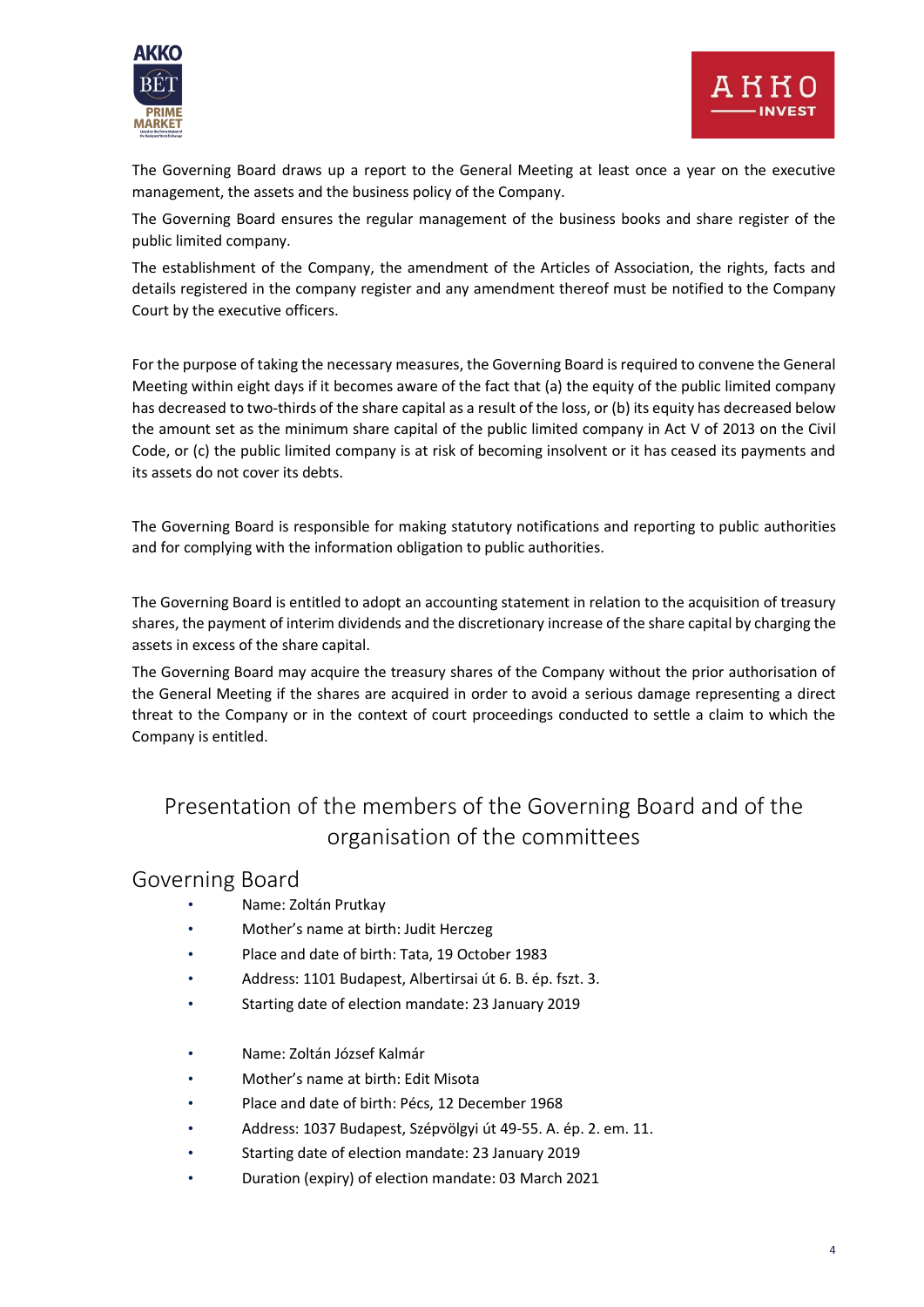



- Name: Dr. László Csizma
- Mother's name at birth: Irén Szabó
- Place and date of birth: Budapest, 18/12/1952
- Address: 1025 Budapest, Mandula utca 35. 1.em. 6.
- Starting date of election mandate: 23 January 2019
- Duration (expiry) of election mandate: 01 February 2021
- Name: Attila Gábor Kovács
- Mother's name at birth: Magdolna Kostyalik
- Place and date of birth: Cegléd, 18 February 1974
- Address: 1022 Budapest, Hankóczy Jenő utca 2. 1. em. 1.
- Starting date of election mandate: 23 January 2019
- Duration (expiry) of election mandate: 20 February 2020
- Name: Julianna Lakatos
- Mother's name at birth: Julianna Horváth
- Place and date of birth: Debrecen, 11 October 1973
- Address: 2000 Szentendre, Patak köz 1.
- Starting date of election mandate: 23 January 2019
- Duration (expiry) of election mandate: 20 February 2020
- Name: Dr. Letícia Ecsedi
- Mother's name at birth: Magdolna Terézia Sebestyén
- Place and date of birth: Budapest, 19/11/1980
- Address: 1222 Budapest, Dévény utca 66-68.
- Starting date of election mandate: 30 August 2019
- Duration (expiry) of election mandate: 20 February 2020
- Name: Péter Lajos Himber
- Mother's name at birth: Ilona Tresánszky
- Place and date of birth: Budapest, 06/02/1962
- Address: 2089 Telki, Gyöngyvirág u. 33.
- Starting date of election mandate: 20 February 2020
- Duration (expiry) of election mandate: 03 September 2020
- Name: Imre Attila Horváth
- Mother's name at birth: Brigitta Szécsényi
- Place and date of birth: Szarvas, 29 October 1972
- Address: 5540 Szarvas, Jókai Mór utca 41.
- Starting date of election mandate: 20 February 2020
- Name: Gábor Varga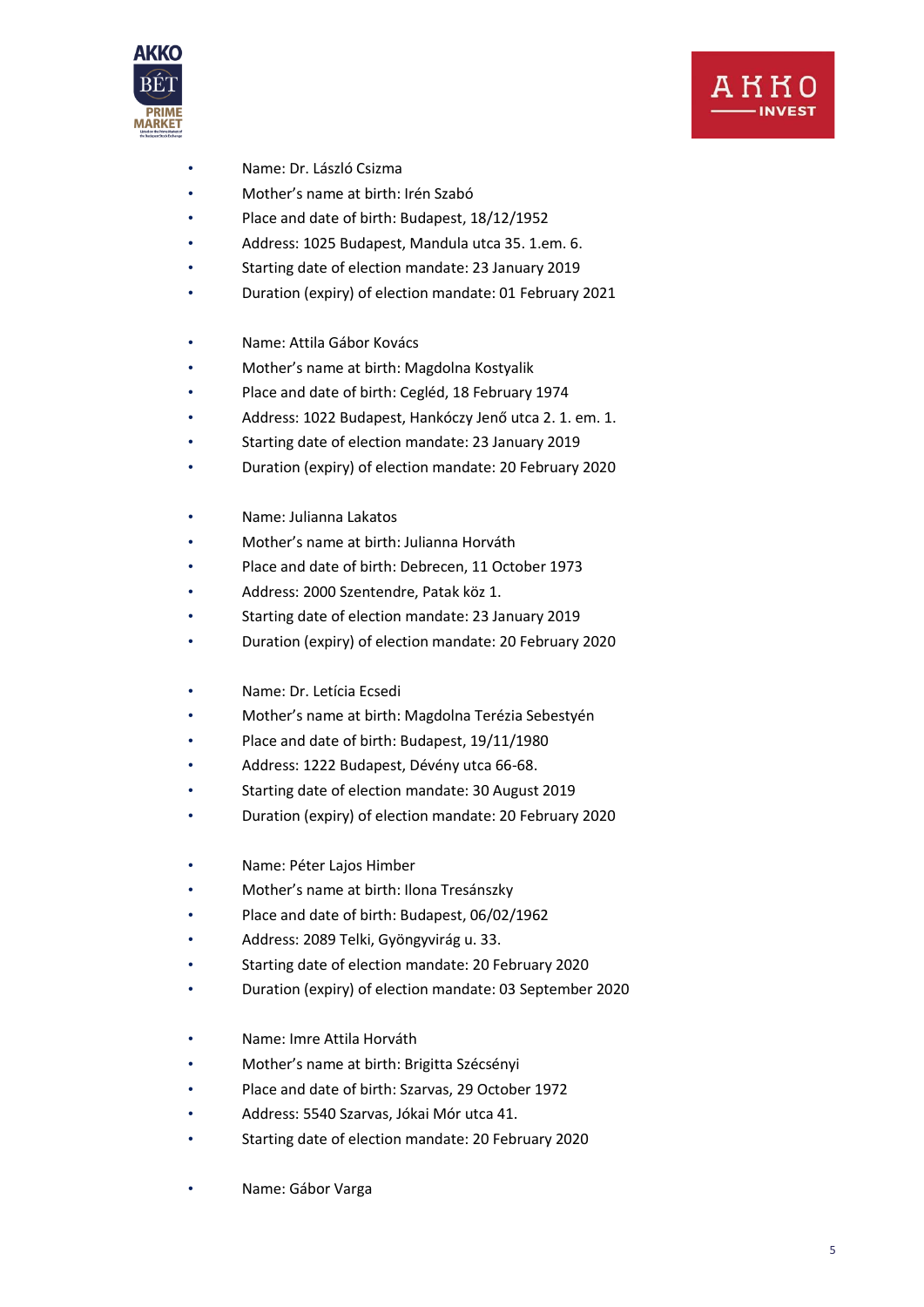



- Mother's name at birth: Ilona Juhász
- Place and date of birth: Miskolc, 14 February 1970
- Address: 2096 Üröm, Kárókatona u. 68.
- Starting date of election mandate: 20 February 2020
- Name: Gábor Székely
- Mother's name at birth: Katalin Szalai
- Place and date of birth: Nagykőrös, 09 June 1970
- Address: 2750 Nagykőrös, Filó Lajos utca 20.
- Starting date of election mandate: 03 September 2020
- Name: István Matskási
- Mother's name at birth: Emőke Eszter Balogh
- Place and date of birth: Budapest, 15/10/1970
- Address: 1039 Budapest, Királyok útja 297. E. épület 3/534.
- Starting date of election mandate: 01 February 2021
- Name: Péter Márk Bosánszky
- Mother's name at birth: Éva Bánhidi
- Place and date of birth: Budapest, 25/08/1980
- Address: 1101 Budapest, Pongrácz köz 3. fszt. 1.
- Starting date of election mandate: 03 March 2021

#### <span id="page-5-0"></span>Audit Committee

Committee members elected by the General Meeting of the Company from among the independent members of the Governing Board:

Name: Zoltán József Kalmár

Mother's name at birth: Edit Misota

Place and date of birth: Pécs, 12 December 1968

Address: 1037 Budapest, Szépvölgyi út 49-55. A. ép. 2. em. 11.

Starting date of election mandate: 23 January 2019

Duration (expiry) of election mandate: 03 March 2021

Name: Dr. László Csizma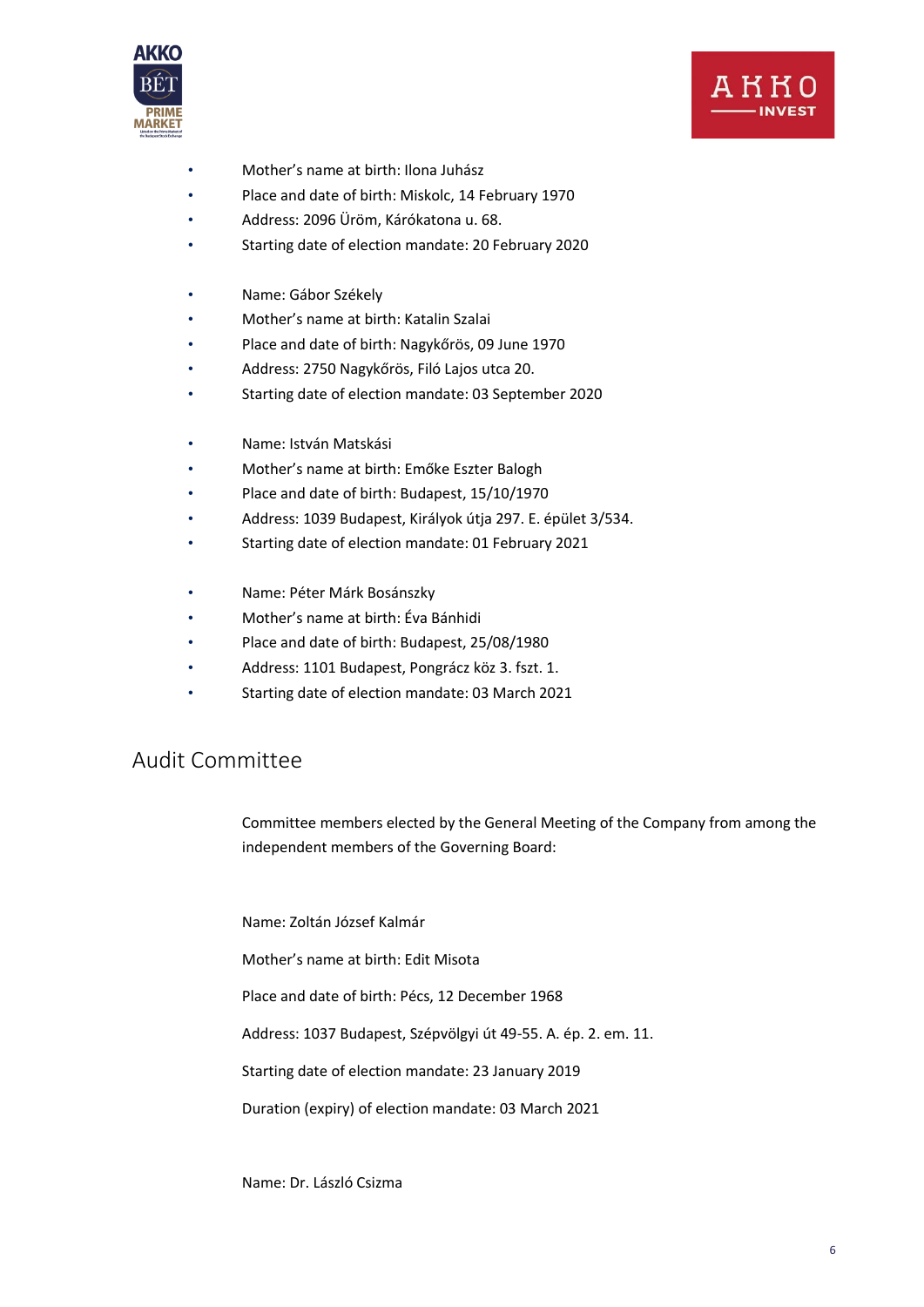



Mother's name at birth: Irén Szabó Place and date of birth: Budapest, 18/12/1952 Address: 1025 Budapest, Mandula utca 35. 1.em. 6. Starting date of election mandate: 23 January 2019 Duration (expiry) of election mandate: 01 February 2021

Name: Julianna Lakatos

Mother's name at birth: Julianna Horváth Place and date of birth: Debrecen, 11 October 1973 Address: 2000 Szentendre, Patak köz 1. Starting date of election mandate: 23 January 2019 Duration (expiry) of election mandate: 20 February 2020

Name: Péter Lajos Himber Mother's name at birth: Ilona Tresánszky Place and date of birth: Budapest, 06/02/1962 Address: 2089 Telki, Gyöngyvirág u. 33. Starting date of election mandate: 20 February 2020 Duration (expiry) of election mandate: 03 September 2020

Name: Gábor Székely Mother's name at birth: Katalin Szalai Place and date of birth: Nagykőrös, 09 June 1970 Address: 2750 Nagykőrös, Filó Lajos utca 20. Starting date of election mandate: 03 September 2020

Name: István Matskási Mother's name at birth: Emőke Eszter Balogh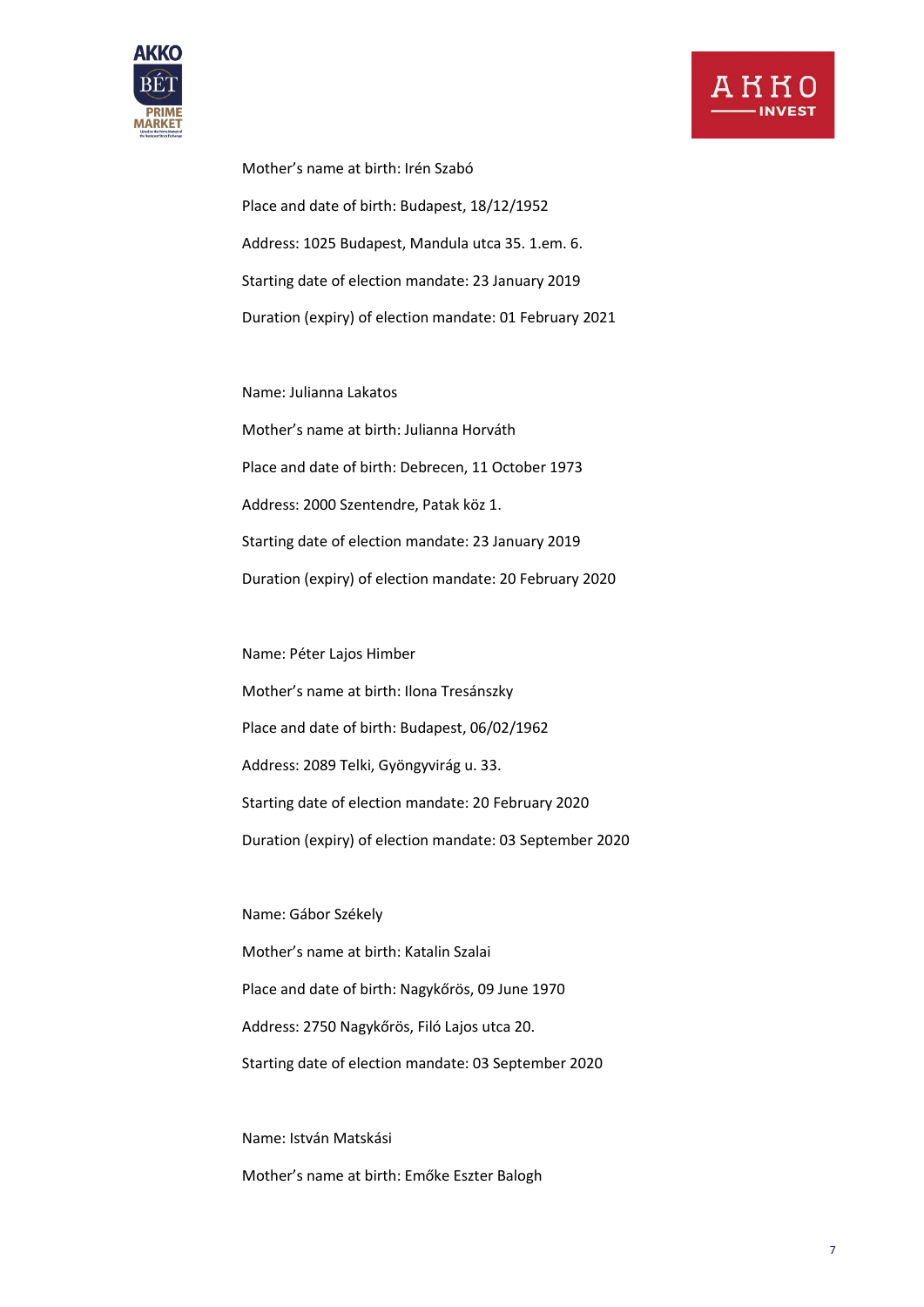



Place and date of birth: Budapest, 15/10/1970 Address: 1039 Budapest, Királyok útja 297. E. épület 3/534. Starting date of election mandate: 01 February 2021

Name: Péter Márk Bosánszky

Mother's name at birth: Éva Bánhidi

Place and date of birth: Budapest, 25/08/1980

Address: 1101 Budapest, Pongrácz köz 3. fszt. 1.

Starting date of election mandate: 03 March 2021

#### <span id="page-7-0"></span>Other committees

The Company has no Nominating Committee and no Remuneration Committee. The relevant functions are performed by the members of the Governing Board. The Company has not established a specific work organisation and internal control activity.

### <span id="page-7-1"></span>Presentation of the number of meetings of the Governing Board and of the Committees held in the period considered

In 2020, the Governing Board held 16 meetings, of which 2 meetings were Governing Board meetings held within the competence of the General Meeting, with an attendance rate of 100%.

In 2020, the Audit Committee held 5 meetings, with an attendance rate of 100%.

<span id="page-7-2"></span>Presentation of the work of the Governing Board, the Audit Committee, the management, as well as the aspects considered during the assessment of each member Reference to the fact that the assessment made during the period considered has led to a change.

The Governing Board and the Audit Committee of the Company performed the tasks provided for in their rules of procedures and in the Articles of Association of the Company, in accordance with the legislation. The Company does not assess the work of individual members.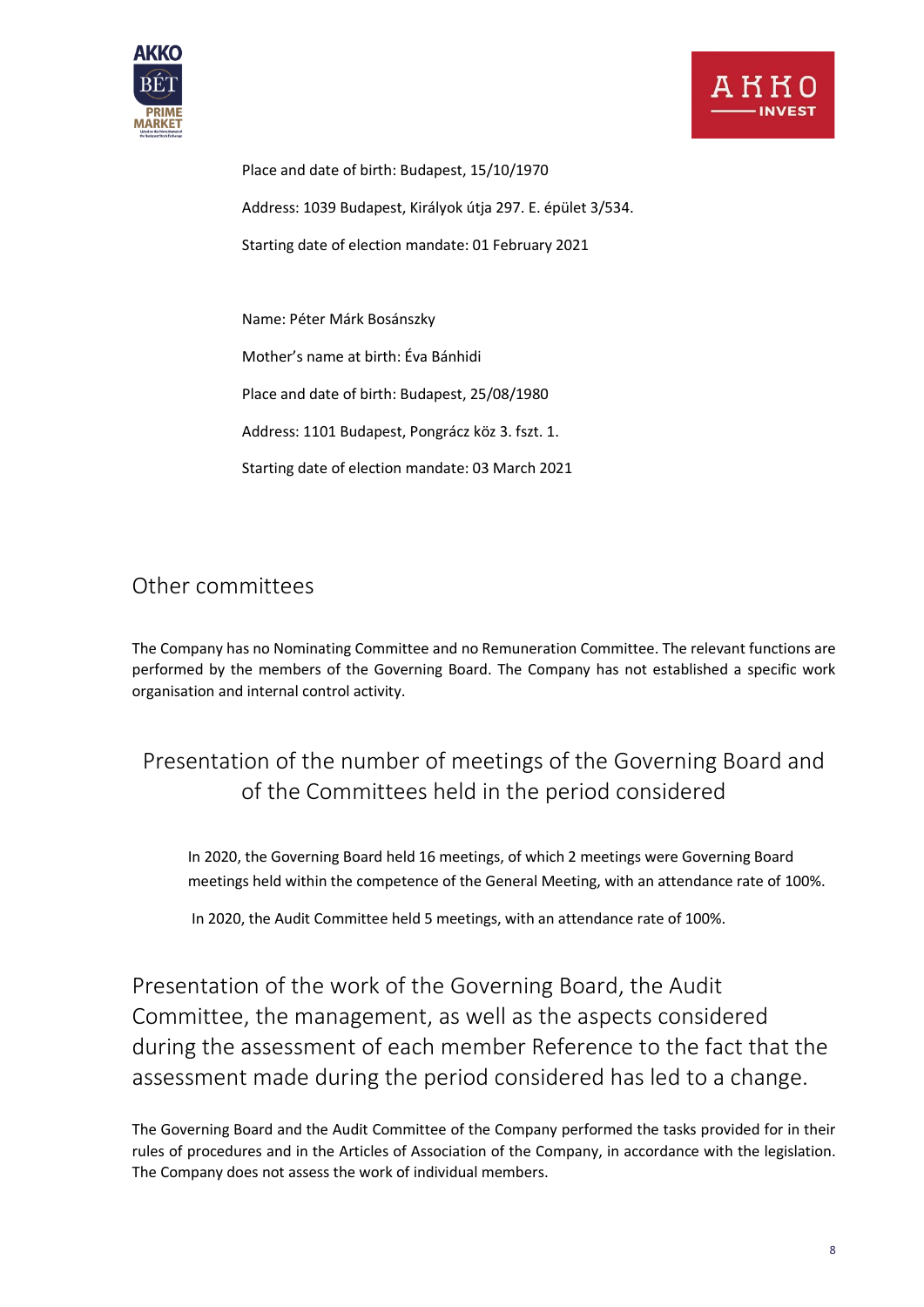



### <span id="page-8-0"></span>Presentation of the functioning of the Audit Committee

The Audit Committee is competent for:

(a) delivering an opinion on the reports as specified in the Accounting Act;

(b) making a proposal for the person and the remuneration of the auditor;

(c) preparing the contract to be concluded with the auditor and signing it on behalf of the Company;

(d) monitoring the application of the professional requirements and incompatibility provisions regarding the auditor, performing the tasks related to the cooperation with the auditor, as well as making proposals regarding the measures to be taken by the Governing Board, where necessary;

(e) assessing the operation of the financial reporting system and making proposals regarding the measures to be taken; and

(f) assisting the work of the Governing Board in order to appropriately control the financial reporting system.

In the period considered, the Audit Committee did not take any contrary decision vis-à-vis the Governing Board.

### <span id="page-8-1"></span>Presentation of the internal control system, assessment of the activity in the period considered. Description of the efficiency and effectiveness of risk management procedures

Internal control tasks are performed by the Governing Board, whose activity is controlled by the Audit Committee.

In the period considered, the administration of the Company did not justify the setting-up of an autonomous internal control system, therefore no result descriptions were produced.

### <span id="page-8-2"></span>Information regarding the auditor's activities not related to audit

Pursuant to Act C of 2000 on Accounting, the financial statements of the Company are subject to mandatory audit by an independent auditor. In 2000, audit activities were carried out by UNIKONTO Számvitelkutatási Kft. (1092 Budapest, Fővám tér 8. III/317.3.; tax number: 10491252-2-43; Chamber registration number: 001724).

On behalf of UNIKONTO Számvitelkutatási Kft., it is Mr. Dr. László Péter Lakatos (auditor's card number: 007102) who is responsible for performing the auditor's tasks.

Pursuant to the Accounting Act, the annual auditing fee is HUF 1.300.000 + VAT for the audit of consolidated financial statements drawn up according to the International Financial Reporting Standards (IFRS). The auditor did not perform any other activity for the Company.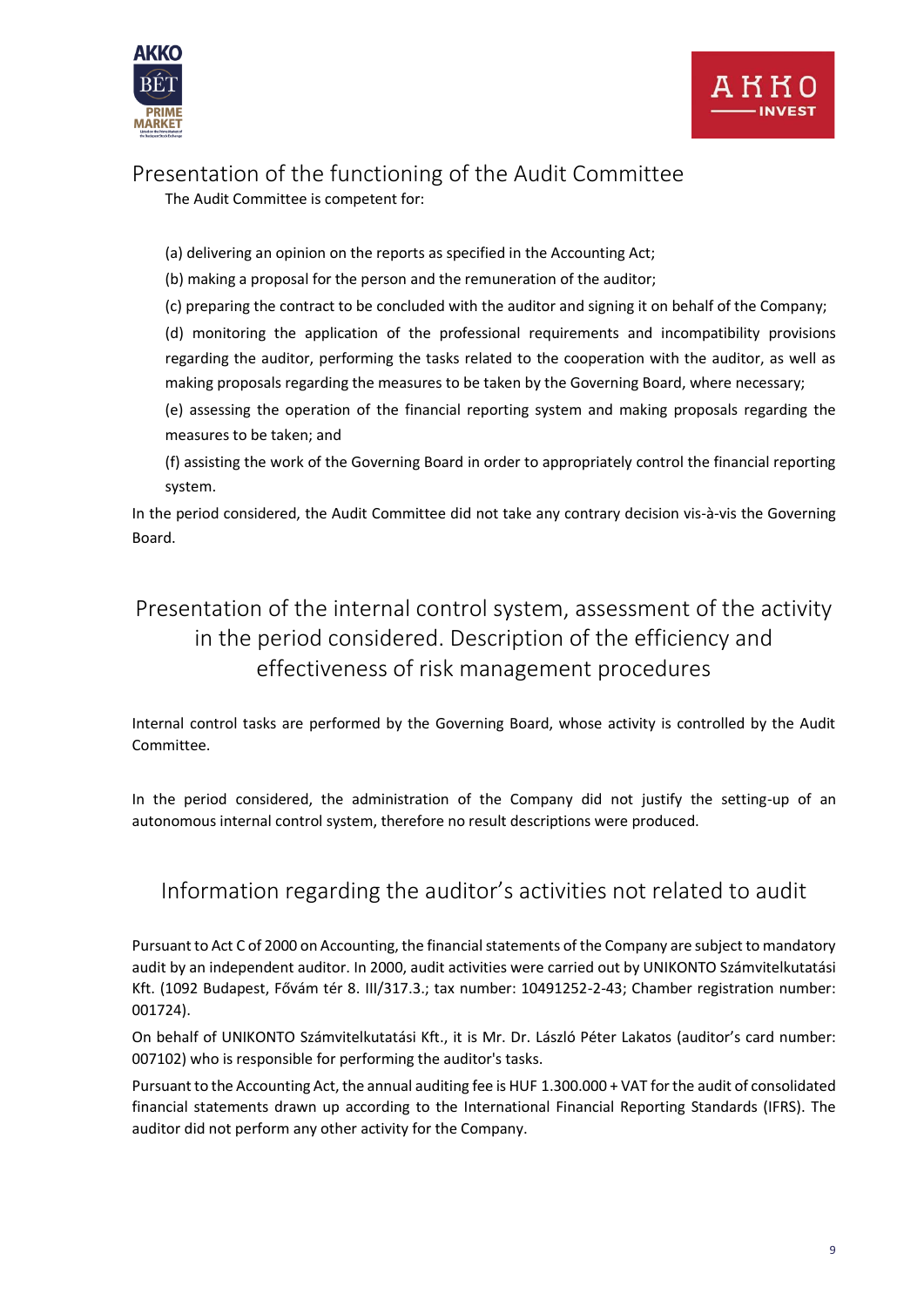

### <span id="page-9-0"></span>Overview of the Company's disclosure policy and policy on trading by insiders

The Company complies with its disclosure obligations in accordance with the provisions of Decree 24/2008 (of 15 August) of the Ministry of Finance on the Detailed Rules of Disclosure Obligations related to Publicly Traded Securities and in accordance with the provisions of the General Business Policy of the BSE.

The Company applies the disclosure obligations laid down in its disclosure policy, the legislation, the BSE Policies and the Company's Articles of Association.

The Company makes its disclosures at the following sites:

- website of the Budapest Stock Exchange [\(www.bet.hu\)](http://www.bet.hu/),
- website operated by the National Bank of Hungary [\(www.kozzetetelek.hu\)](http://www.kozzetetelek.hu/),
- website of the Company [\(www.akkoinvest.hu\)](http://www.akkoinvest.hu/).

Based on its own opinion, the management of the Company decides whether specific information has a direct or indirect effect on the value or the yield of the shares or the perception of the Company and whether that effect must be made public.

The Company prohibits the share transactions of insiders or persons closely associated with them for the prohibition period and the period during which insider information is possessed, otherwise, it does not apply any other limitation on those transactions. Transactions conducted by persons discharging managerial responsibilities are published without delay, using the forms provided for in the MAR Regulation.

The Company's insiders fall under the scope of the Rules on Insiders, the MAD/MAR European Regulations and the provisions of the Capital Market Act.

### <span id="page-9-1"></span>Overview of the manner in which shareholders' rights are exercised

Shareholders are entitled to attend the General Meeting, to request information in accordance with Act V of 2013 on the Civil Code and the Articles of Association, to make comments, to submit proposals and to vote in possession of voting shares. Regarding any agenda item of the General Meeting, at the written request of any shareholder submitted at least eight days before the General Meeting, the Governing Board has the obligation to give the necessary information during the discussion of the agenda item. The Governing Board may only refuse to give information if it considers that it would affect the business secret of the public limited company. In that case, the provision of information is mandatory if the resolution made by the General Meeting obliges the Governing Board to do so. The provision of information not containing any business secret cannot be limited. However, shareholders are not entitled to consult the business books and other business documents of the Company.

Shareholders who possess at least one percent of the votes, may request from the Governing Board in writing to include an item in the agenda of the General Meeting. Shareholders may exercise this right within eight days from the publication of the announcement on the convocation of the General Meeting. Within eight days from the publication of the announcement on the convocation of the General Meeting,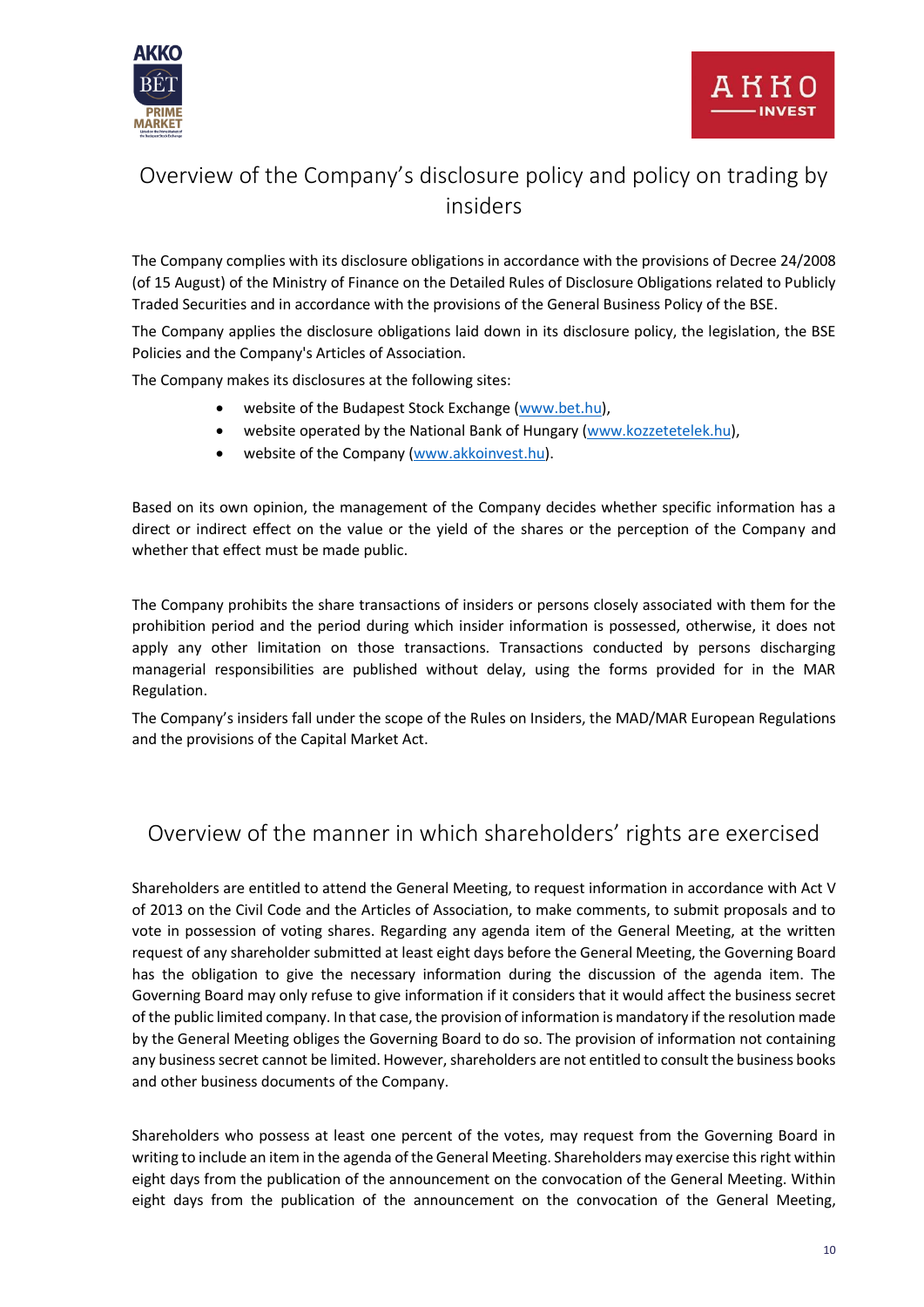



shareholders who possess at least one percent of the votes, may also submit draft resolutions in relation to the agenda items.

### <span id="page-10-0"></span>Brief overview of the rules relating to the conduct of the General Meeting

The Company discloses, at least twenty-one days before the General Meeting, the essential figures of the draft report drawn up in accordance with the Accounting Act and the essential figures of the report of the Governing Board, the summary statements on the number of shares and voting rights existing at the date of the convocation (including the summary statements on each class of shares), as well as the summaries of proposals related to the agenda items and the draft resolutions according to the provisions of the Articles of Association regarding the publication of the announcements of the Company. If the shareholders use their rights provided for in Section 3:259 of the Civil Code, and this entails the amendment of the agenda of the General Meeting, the publication mode of the supplemented agenda and of the draft resolutions proposed by the shareholders is governed by that provision accordingly.

The submissions related to the agenda items of the General Meeting and the draft resolutions are available at the website of the Company [\(www.akkoinvest.hu\)](http://www.akkoinvest.hu/) and at the following disclosure sites [\(www.bet.hu;](http://www.bet.hu/) [www.kozzetetelek.hu\)](http://www.kozzetetelek.hu/). In addition to making disclosures at disclosure sites, shareholders wishing to receive notifications by electronic means must also be notified electronically. If there is a difference between the announcement and the notification sent to the shareholders electronically, the information included in the announcement prevails.

Members of the Governing Board from 20 February 2020:

Zoltán Prutkay (chairman of the Governing Board) Zoltán József Kalmár (vice-chairman of the Governing Board) Dr. László Csizma Péter Lajos Himber Imre Attila Horváth Gábor Varga

Members of the Governing Board from 3 September 2020:

Zoltán Prutkay (chairman of the Governing Board) Zoltán József Kalmár (vice-chairman of the Governing Board) Dr. László Csizma Imre Attila Horváth Gábor Varga Gábor Székely

Members of the Governing Board from 1 February 2021:

Zoltán Prutkay (chairman of the Governing Board) Zoltán József Kalmár (vice-chairman of the Governing Board)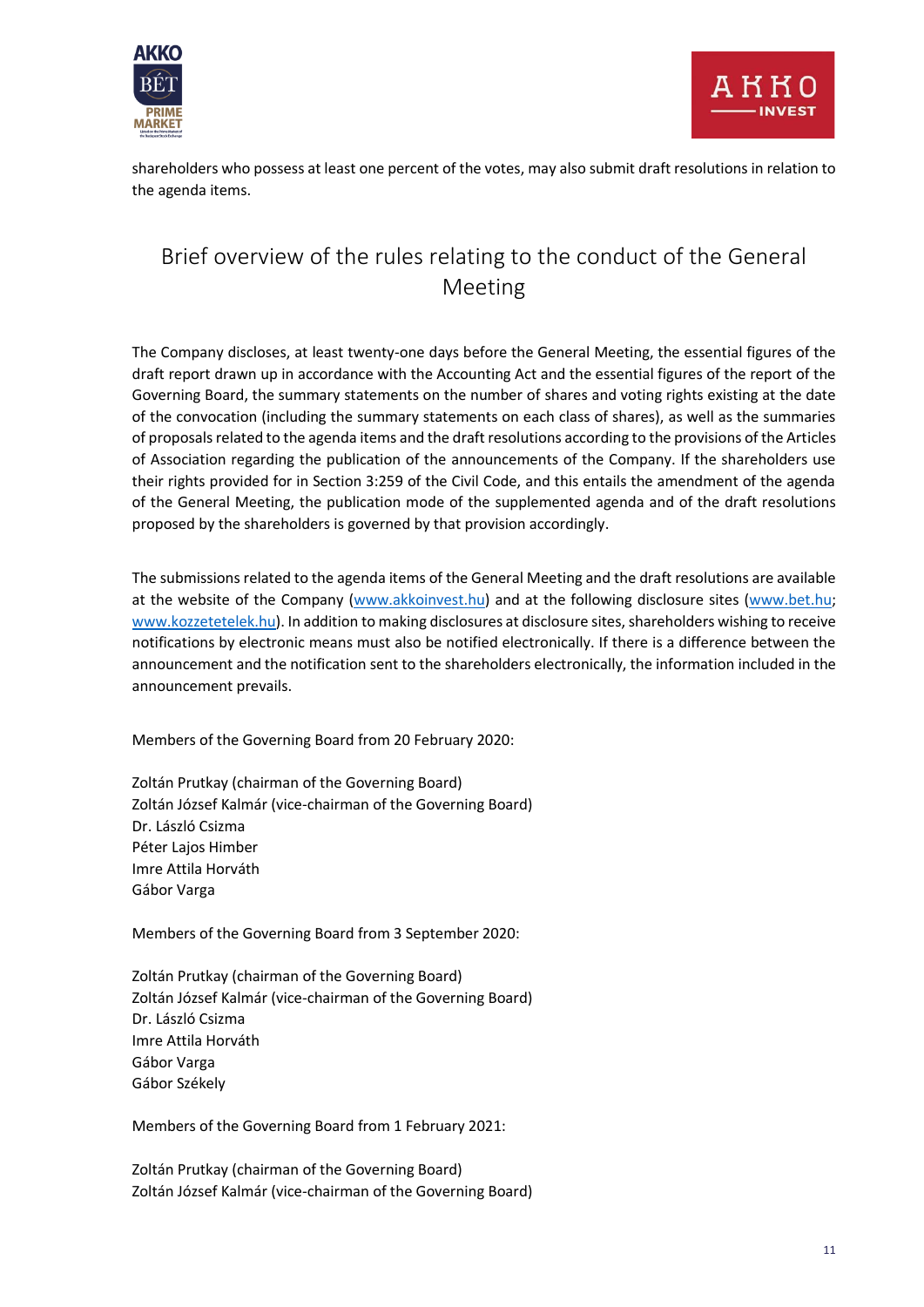

Imre Attila Horváth Gábor Varga Gábor Székely István Matskási

Members of the Governing Board from 3 March 2021:

Zoltán Prutkay (chairman of the Governing Board) Imre Attila Horváth (vice-chairman of the Governing Board) Gábor Varga Gábor Székely István Matskási Péter Márk Bosánszky

Members of the Audit Committee from 20 February 2020:

Péter Lajos Himber (chairman) Dr. László Csizma Zoltán József Kalmár

Members of the Audit Committee from 3 September 2020:

Gábor Székely (chairman) Dr. László Csizma Zoltán József Kalmár

Members of the Audit Committee from 1 February 2021:

Gábor Székely (chairman) Zoltán József Kalmár István Matskási

Members of the Audit Committee from 3 March 2021:

Gábor Székely (chairman) István Matskási Péter Márk Bosánszky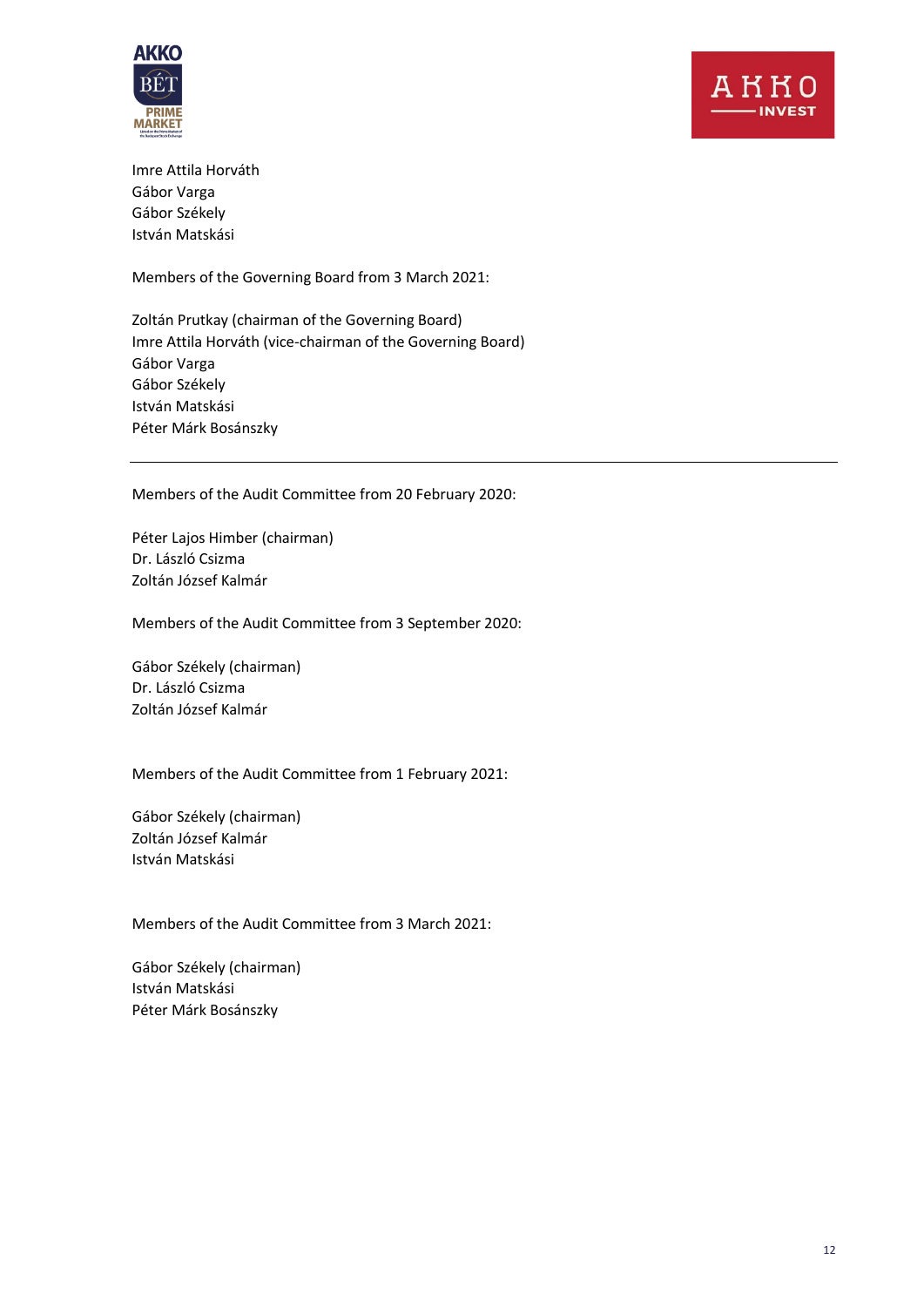

## <span id="page-12-0"></span>FT Corporate Governance Report on compliance with the Corporate Governance Recommendations

As part of the Corporate Governance Report, the Company makes a statement regarding the extent to which it has implemented in its own corporate governance practice the recommendations and proposals specified in the relevant sections of the Corporate Governance Recommendations issued by the Budapest Stock Exchange Ltd., by completing the following tables.

These tables provide an overview for the investors of the extent of the compliance - by the relevant company - with certain requirements set out in the Corporate Governance Recommendations, and enable easy comparison of the practices of the specific companies.

The Recommendations contain both recommendations that are binding for all issuers and non-binding proposals. Issuers may derogate both from binding recommendations and non-binding proposals. In the event of derogation from the recommendations, issuers are required to publish and justify the derogation in their corporate governance reports ('comply or explain'). This enables issuers to take industry and company-specific requirements into account. Accordingly, even issuers derogating from the recommendations can comply with corporate governance requirements under specific circumstances. Concerning the proposals, issuers should indicate whether they apply a given guideline or not, and they can also explain any derogation from the proposals.

The basic principle and purpose of the Corporate Governance Report is to have companies give a report on their previous business year and to reveal the extent of their compliance with the Recommendations. The Recommendations may, however, include recommendations and proposals relating to events which did not occur at the issuer in the given period. In accordance with the current practice, these 'event type' questions can be answered with 'YES' also when the relevant event did not occur in the business year (for instance, no dividend was paid, or no shareholders' comments were received for the proposals to be submitted prior to the General Meeting) if the Company would have responded to the occurrences of such events as set forth in the Recommendations, in line with the provisions of its Articles of Association or its practices. In a situation like that, the solution that comes closest to the principle of transparent operation is for the issuer to select YES and also to add an explanation that though the event in question did not occur in the previous business year, there are appropriate mechanisms in place to handle it.

#### Level of compliance with the Recommendations

The Company indicates whether it follows the relevant recommendation or not, and if not, briefly explains the reasons why it did not follow that specific recommendation.

**1.1.1.** Does the Company have an organisational unit dealing with investor relationship management, or a designated person to perform these tasks?

Explanation:

**Yes No**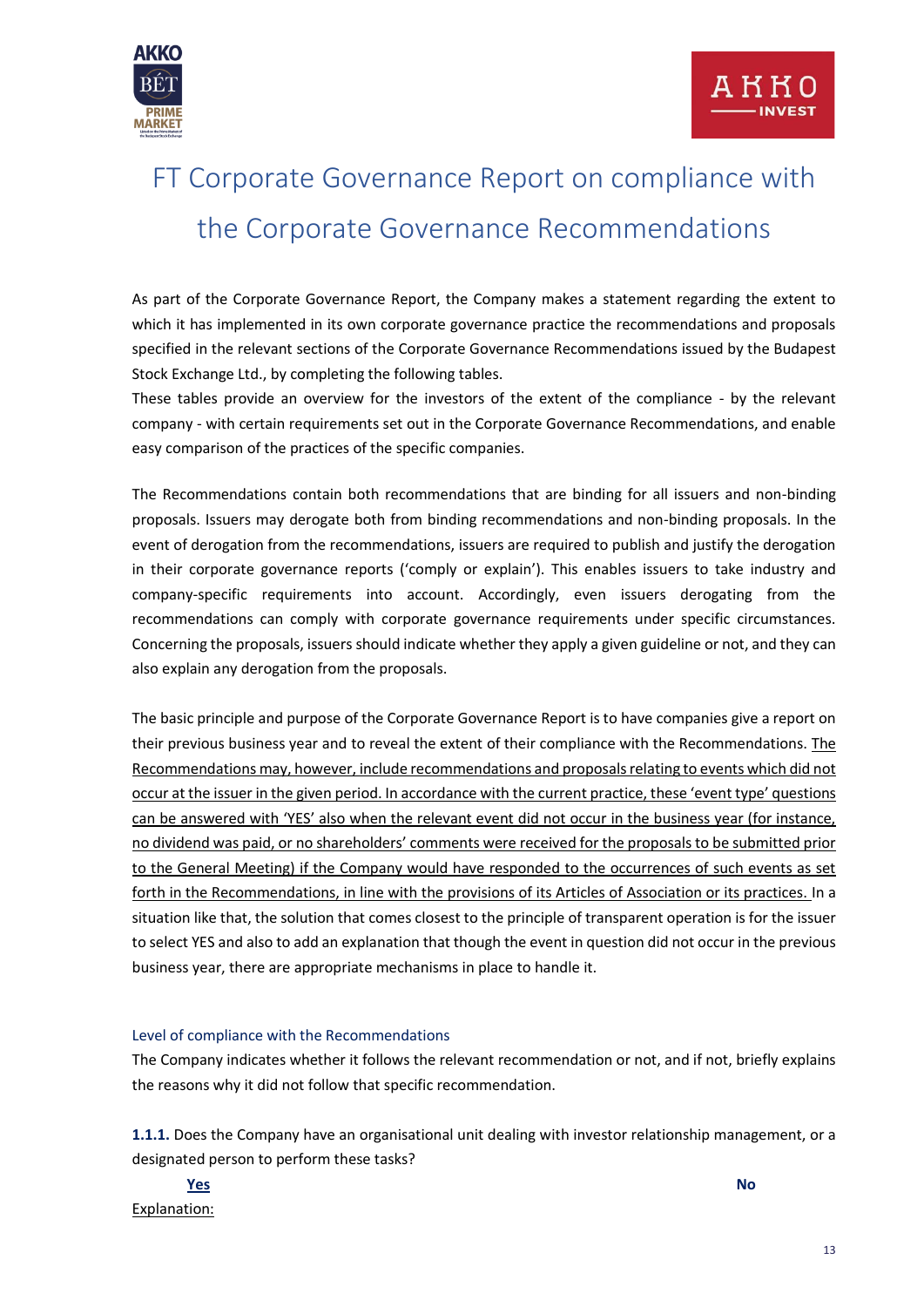**1.1.2.** Are the Company's Articles of Association available on the Company's website?

**1.1.4.** If the Company's Articles of Association allow shareholders to exercise their rights in their absence, did the Company publish the methods and conditions of doing so, including all necessary documents?

**Yes No**

Explanation: **1.2.1.** Did the Company publish on its website a summary document containing the rules applicable to the

**Yes No**

conduct of its General Meetings and to the exercise of voting rights by shareholders? **Yes No**

**1.2.2.** Did the Company publish the exact date when the range of those eligible to participate in a given company event is set (record date), and also the last day when the shares granting eligibility for participating in a given company event are traded?

**1.2.3.** Did the Company hold its General Meetings in a manner providing for maximum shareholder

participation? **Yes No**

**1.2.6.** The Company did not restrict the shareholders' right to designate a different representative for each of their securities accounts to represent them at any General Meeting. **Yes No**

**1.2.7.** For proposals for the agenda items, were the Governing Board's draft resolution and also the Supervisory Board's opinion disclosed to the shareholders?

**Yes No** Explanation: The Company has no Supervisory Board, but if it had a Supervisory Board in place, its opinion would be consultable.

**1.3.3.** The Company did not restrict the right of its shareholders attending a General Meeting to request information, add comments and submit proposals, or set any preconditions for these with the exception of some measures taken to conduct the General Meeting in a correct manner and as intended.

**Yes No** Explanation:

Explanation:

Explanation:

Explanation:

**Yes No**

Explanation:



Explanation: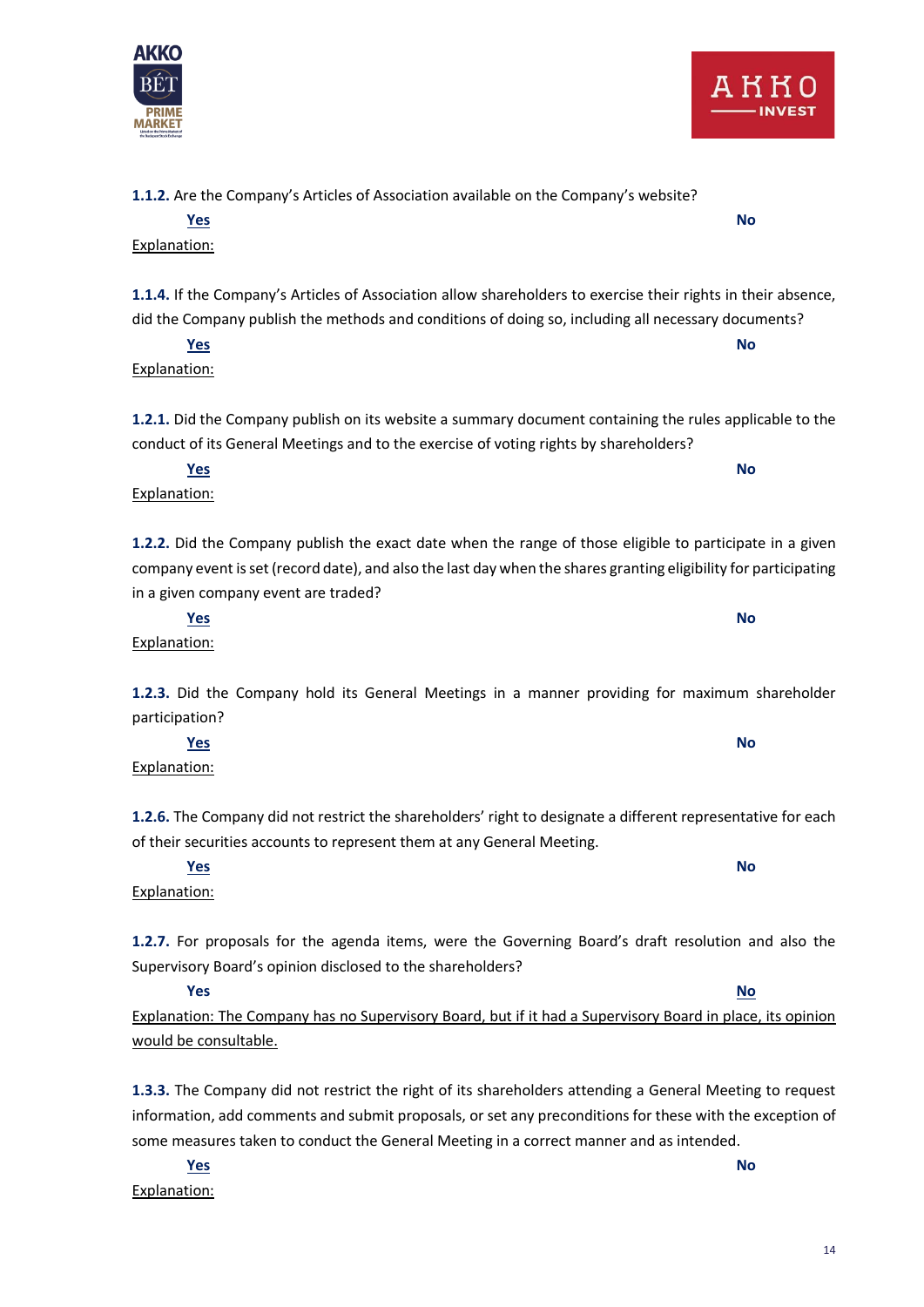



**1.3.4.** By answering the questions raised at the General Meeting, did the Company ensure compliance with the information provision and disclosure principles set out in legal and stock exchange requirements?

**Yes No** Explanation:

**1.3.5.** Did the Company publish on its website the answers to the questions that the representatives of the Company's boards or its auditor present at the General Meeting could not satisfactorily answer at the meeting within 3 working days following the General Meeting, or an official statement explaining why it refrained from giving answers?

**Yes No** Explanation: It has never happened before, but if it had happened, the Company would have acted in the manner described above.

**1.3.7.** Did the Chairman of the General Meeting order a recess or suggest that the General Meeting be postponed when a proposal or proposal relating to a particular issue on the agenda was submitted which the shareholders hadn't had a chance to become familiar with before the General Meeting?

**Yes No**

Explanation: It has never happened before, but if it had happened, the Company would have acted in the manner described above.

**1.3.8.1.** The Chairman of the General Meeting did not use a combined voting procedure for a decision related to electing and recalling executive officers and Supervisory Board members.

**Yes No**

Explanation:

**1.3.8.2.** For executive officers or Audit Committee members, whose nominations were supported by shareholders, did the Company disclose the identity of the supporting shareholder(s)?

**Yes No**

Explanation: **1.3.9.** Prior to discussing agenda items concerning the amendment of the Articles of Association, did the General Meeting pass a separate resolution to determine whether to decide on each amendment of the

#### Articles of Association by individual votes, joint votes, or votes combined in a specific way? **Yes No**

Explanation:

**1.3.10.** Did the Company publish the minutes of the General Meeting containing the resolutions, the description of the draft resolutions and any important questions and answers related to the draft resolutions within 30 days following the General Meeting?

**Yes No** Explanation: The Company published only draft resolutions and resolutions.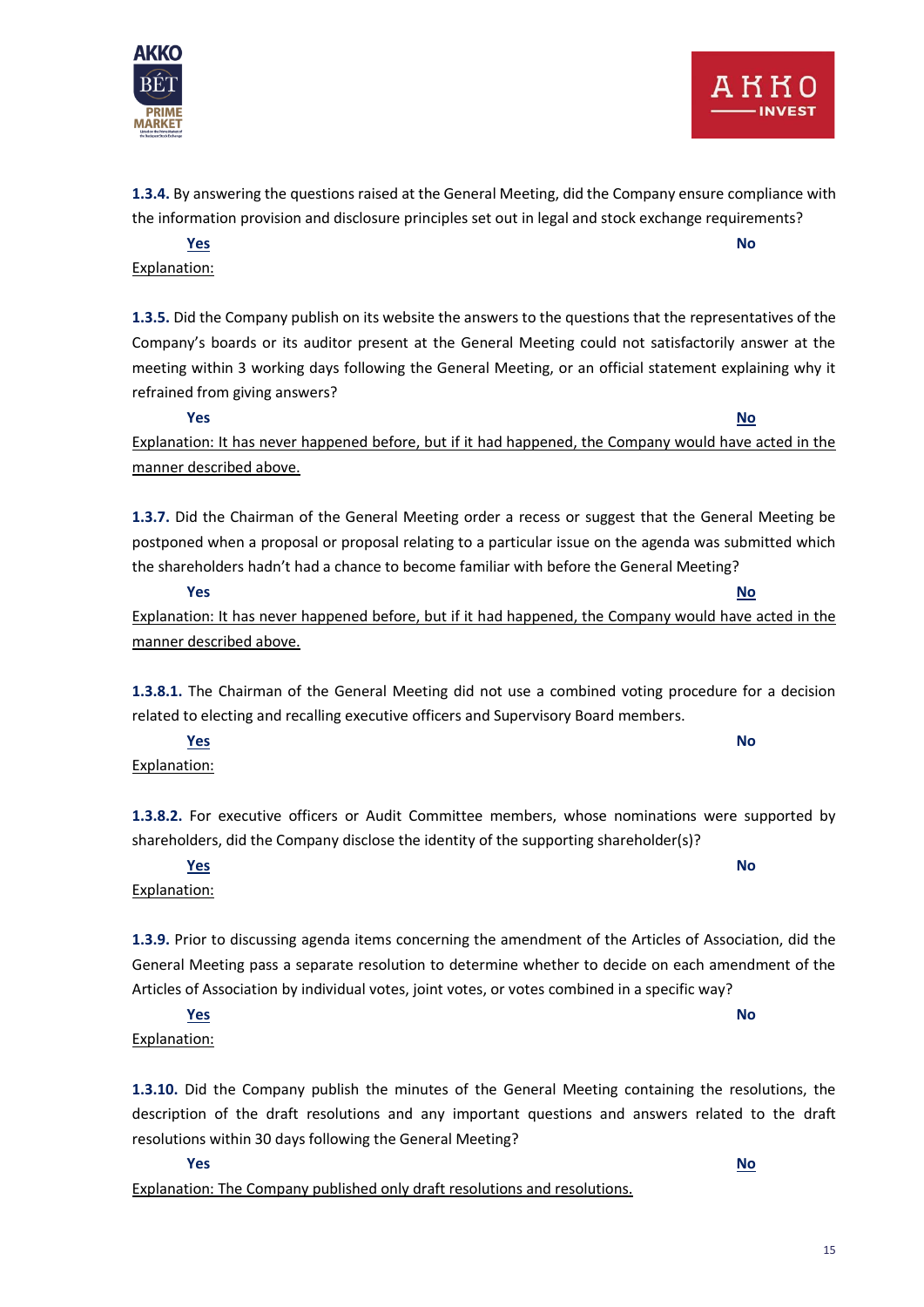

**Issues outside the scope of section1.5 have been repealed<sup>1</sup>**

| 1.6.1.1. Do the Company's publication guidelines cover the procedures for electronic, online disclosure?  |           |  |
|-----------------------------------------------------------------------------------------------------------|-----------|--|
| <b>Yes</b>                                                                                                | <b>No</b> |  |
| Explanation:                                                                                              |           |  |
|                                                                                                           |           |  |
| 1.6.1.2. Does the Company design its website by considering the aspects of disclosure and the information |           |  |
| of investors?                                                                                             |           |  |
| Yes                                                                                                       | <b>No</b> |  |
| Explanation:                                                                                              |           |  |
|                                                                                                           |           |  |
| 1.6.2.1. Does the Company have an internal publication policy in place which covers the processing the    |           |  |
| information listed in Section of the Recommendations document?                                            |           |  |
| <u>Yes</u>                                                                                                | <b>No</b> |  |
| Explanation:                                                                                              |           |  |
|                                                                                                           |           |  |
| 1.6.2.2. Do the internal regulations of the Company cover the methods for the assessment of events judged |           |  |
| to be important for publication?                                                                          |           |  |
| Yes                                                                                                       | <b>No</b> |  |
| Explanation:                                                                                              |           |  |
|                                                                                                           |           |  |
| 1.6.2.3. Did the Governing Board assess the efficiency of the publication processes?                      |           |  |
| Yes                                                                                                       | <b>No</b> |  |
| Explanation:                                                                                              |           |  |
|                                                                                                           |           |  |
| 1.6.2.4. Did the Company publish the findings of the efficiency assessment of the publication process?    |           |  |
| <b>Yes</b>                                                                                                | <b>No</b> |  |
| Explanation: It has never happened before.                                                                |           |  |
| 1.6.3. Did the Company publish its annual company event calendar?                                         |           |  |
|                                                                                                           | <b>No</b> |  |
| <b>Yes</b>                                                                                                |           |  |
| Explanation:                                                                                              |           |  |
| 1.6.4. Did the Company publish its strategy, business ethics and policies regarding other stakeholders?   |           |  |
| <u>Yes</u>                                                                                                | <b>No</b> |  |
| Explanation:                                                                                              |           |  |
|                                                                                                           |           |  |
| 1.6.5. Did the Company publish the career information of Governing Board, Supervisory Board and           |           |  |
| management members in its annual report or on the company website?                                        |           |  |

**Yes No**

<sup>1</sup> See footnote no. **Hiba! A könyvjelző nem létezik.** on page 12.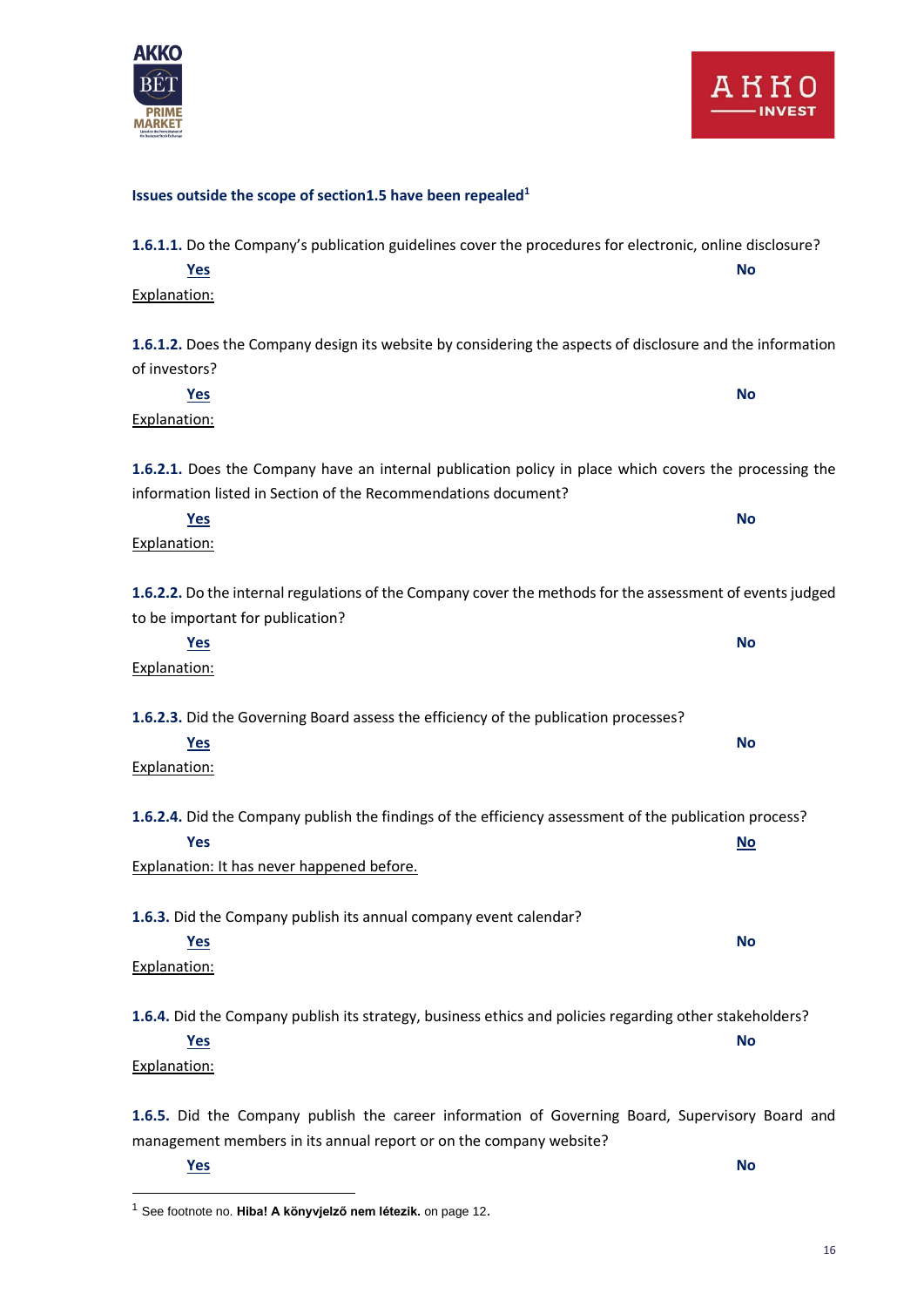#### Explanation:

**1.6.6.** Did the Company publish all relevant information about the internal organisation and the operation of the Governing Board and the Audit Committee, about the work of the management, the assessments of these and the changes in the current year?

**Yes No** Explanation:

#### **Issues outside the scope of sections 1.6.7.1 to 2 have been repealed<sup>2</sup>**

**1.6.8.** Did the Company publish its risk management guidelines and information about its system of internal controls, the main risks and the principles for their management?

**Yes No** Explanation: **1.6.9.1.** Did the Company publish its guidelines relating to the trading of its shares by insiders?

**Yes No** Explanation: It is regulated in MAD / MAR.

members may have with third parties which could affect the operation of the Company?

**1.6.9.2.** Did the Company disclose the share of the Governing Board, Audit Committee and management members in the securities issued by the Company in the annual report or in some other way?<sup>3</sup>

Explanation: **1.6.10.** Did the Company publish the relationship of Governing Board, Audit Committee and management

**Yes No**

**Yes No** Explanation:

**2.1.1.** Does the Company's Articles of Association contain clear provisions regarding the responsibilities and competences of the General Meeting and the Governing Board?

**Yes No**

Explanation:

**2.2.1.** Does the Governing Board have a rules of procedure in place defining the organisational structure, the actions for arranging for and conducting the meetings, and the tasks regarding the adopted resolutions, as well as other issues related to the operation of the Governing Board?

**Yes No** Explanation:

<sup>2</sup> See footnote no. **Hiba! A könyvjelző nem létezik.** on page 12.

<sup>3</sup> See footnote no. **Hiba! A könyvjelző nem létezik.** on page 12.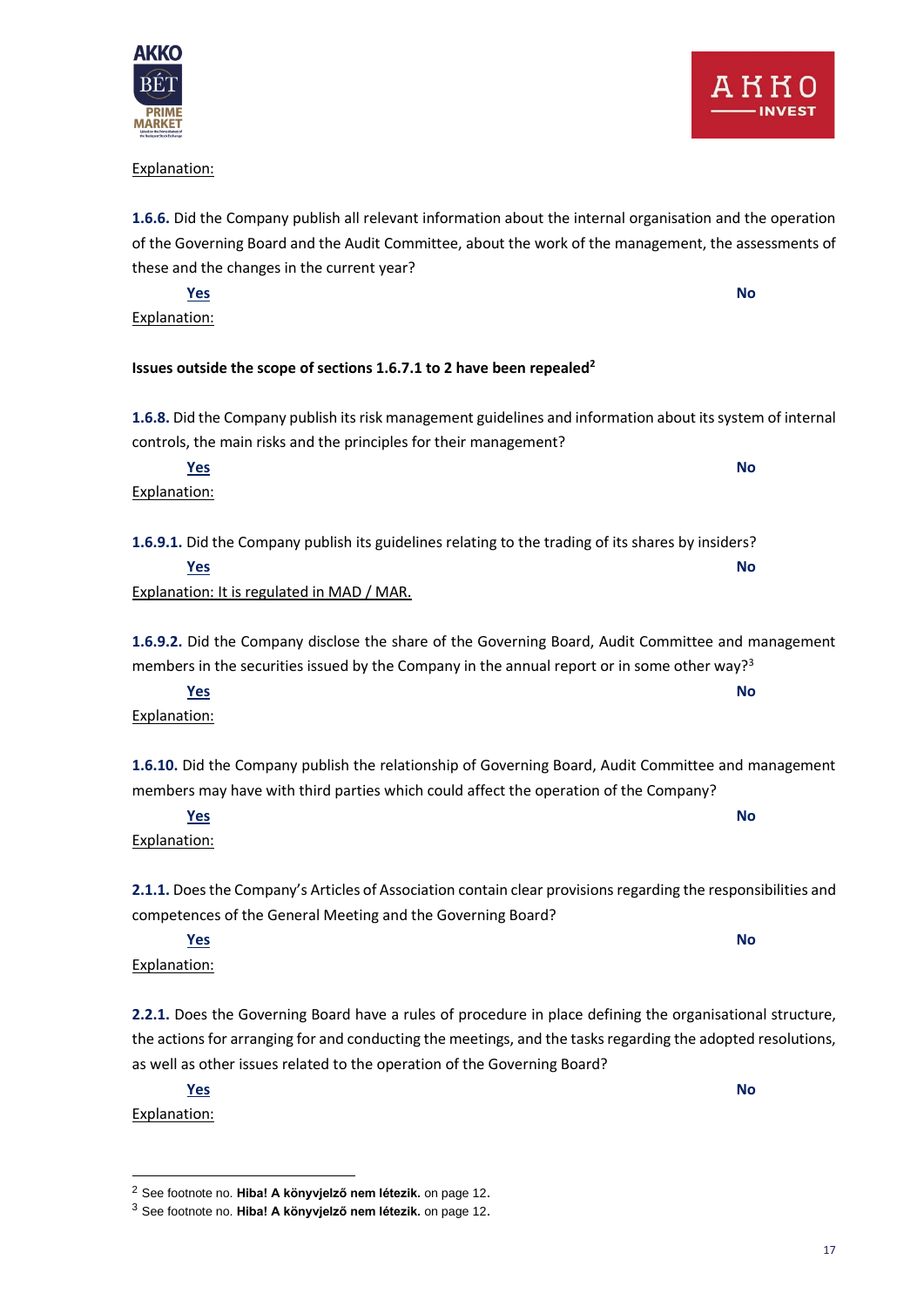**2.2.2.** Does the Company disclose the procedure for nominating members of the Governing Board<sup>4</sup>? **Yes No**

**2.3.1.** Does the Audit Committee provide a detailed description of its operation and duties, as well as the administrative procedures and processes followed by it, in its rules of procedure and work plan?

**Yes No** Explanation:

**2.4.1.1.** Did the Governing Board and the Supervisory Board hold meetings periodically at a predefined interval?

**Yes No**

**2.4.1.2.** Did the rules of procedure of the Governing Board and the Audit Committee provide rules for the conduct of meetings that cannot be planned in advance, and for decision-making using electronic telecommunications means?

**2.4.2.1.** Did board members have access to the proposals to be presented at the meeting of the respective board at least five days prior to the meeting?

**Yes No** Explanation: In most of the cases they did, but because of urgent decision making, this was not always feasible.

**2.4.2.2.** Did the Company arrange the proper conduct of the meetings, the drawing up of the meeting minutes and management of the resolutions made by the Governing Board and the Audit Committee?

**2.4.3.** Do the rules of procedure provide for the regular or ad hoc participation of non-board members at

**2.5.1.** Were the members of the Governing Board and the Audit Committee nominated and elected in a transparent process, and was the information about the candidates made public in due time before the General Meeting?

**Yes No**

#### **Yes No** Explanation:

respective board's meetings?

**Yes No** Explanation:

**Yes No**

Explanation:

Explanation:

Explanation:



**PRIME MARKET** 

<sup>4</sup> See footnote no. **Hiba! A könyvjelző nem létezik.** on page 12.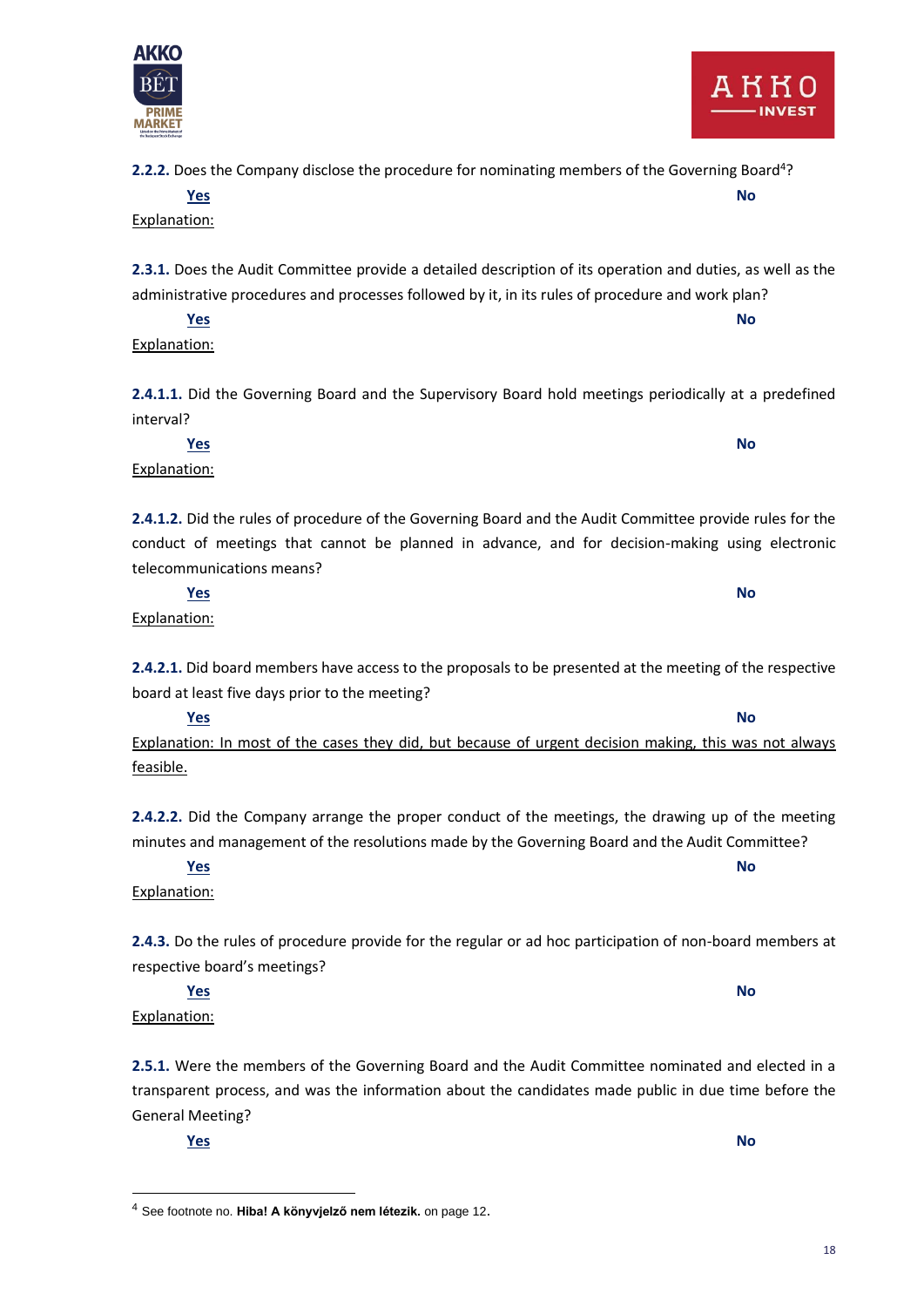Explanation: At the last occasions, the identity of new executive member(s) could be made public at the General Meeting, upon the shareholders' proposals, therefore the identity of the member(s) intended to be elected was not made public in advance.

**2.5.2.** Does the composition and size of the boards comply with the principles set out in Section 2.5.2 of the Recommendations?

**2.5.3.** Did the Company ensure that the newly elected board members became familiar with the structure and operation of the Company and their tasks were carried out as members of the respective boards?

**Yes No**

**2.6.1.** Did the Supervisory Board / Audit Committee request (in the context of preparing the annual corporate governance report) its members considered to be independent to confirm their independence at regular intervals?

**2.6.2.** Does the Company provide information about the tools which ensure that the Governing Board

**2.6.3.** Did the Company publish its guidelines concerning the independence of its Governing Board / Audit

**2.6.4.** Does the Audit Committee of the Company have any members who has held any position in the Governing Board or in the management of the Company in the previous five years, not including cases when they were involved to ensure employee participation?

**2.7.1.** Did members of the Governing Board inform the Governing Board (Audit Committee) if they, or individuals they have business relations with, or their relatives have interest in any business transactions of the Company (or any subsidiaries thereof) which excludes their independence?

**Yes No**

Explanation: It has never happened before, but if it had happened, members of the Governing Board would have informed the members of the Audit Committee of this fact.

Explanation:

Explanation:

Explanation:

**MARKET** 

Explanation:

assesses objectively the management's activities?

**Yes No**

Explanation:

Committee members and the applied independence criteria on its website?

Explanation: The Company acts in accordance with the Civil Code.

**Yes No**

**Yes No**

**Yes No**

**Yes No**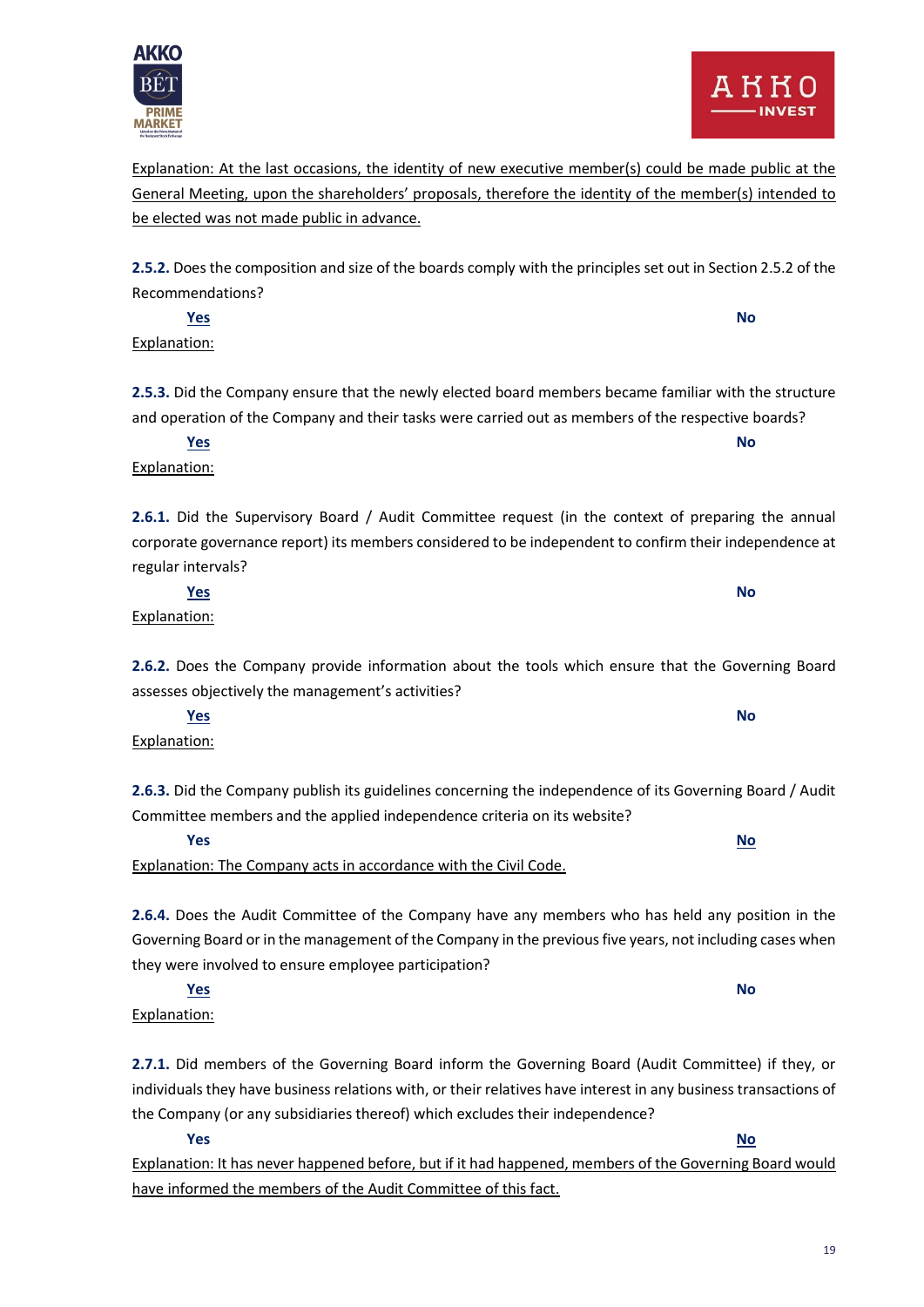**2.7.2.** Were transactions and assignments between members of boards and members of the management/individuals closely associated with them and the Company/subsidiaries of the Company carried out in accordance with the Company's general business practice but applying more stringent transparency rules compared to general business practice, and were they approved?

**2.7.3.** Did board members inform the Audit Committee (Nominating Committee) if they had received an appointment for board membership or management position of a company not belonging to the Company Group?

**Yes No**

**Yes No**

**2.7.4.** Did the Governing Board develop guidelines for the flow of information and the management of insider information within the Company, and monitor compliance with them?

**2.8.1.** Did the Company create an independent internal audit function that reports directly to the Audit

**Yes No** Explanation: The Company has no specific internal control body. This function is assumed by the accountant and operative employees, and the chairman of the Governing Board.

**2.8.2.** Does Internal Audit have unrestricted access to all information necessary for carrying out audits? **Yes No**

Explanation: If there were such a body, it would receive any necessary access to perform its work.

**2.8.3.** Did shareholders receive information about the operation of the system of internal controls?

**Yes No**

Explanation:

**2.8.4.** Does the Company have a function ensuring compliance (compliance function)?

**Yes No**

Explanation: Compliance tasks are performed by a law firm on behalf of the Company.

**2.8.5.1**. Is the Governing Board or a committee operated by it responsible for the supervision and management of the entire risk management of the Company?

**Yes No** Explanation:

**Yes No** Explanation:

Committee?

Explanation:



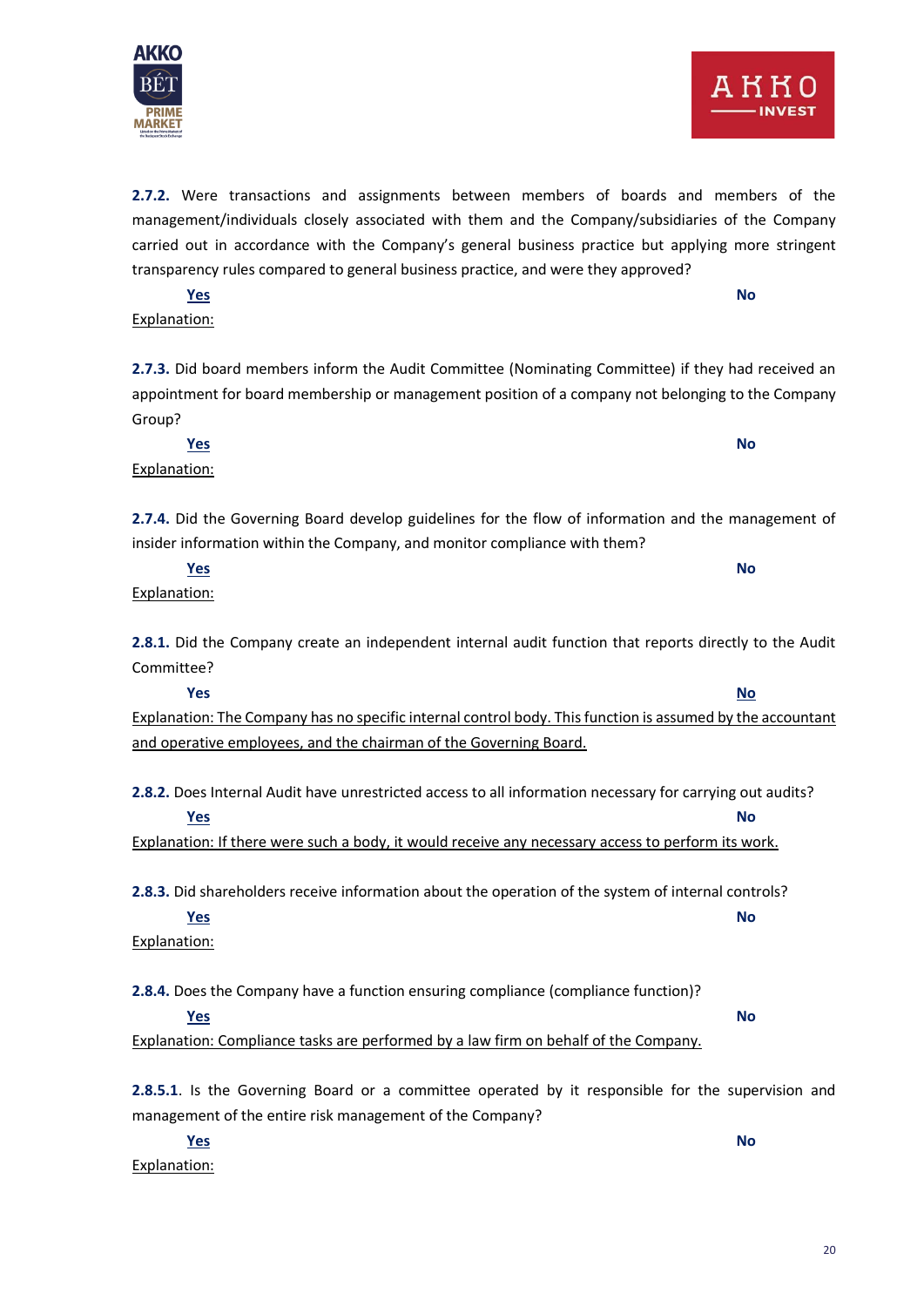

risk management taking into account the special idiosyncrasies of the industry and the Company?

**Yes** No. 2008. In the Model of the Model of the Model of the Model of the Model of the Model of the Model of the Mo Explanation:

Explanation:

Explanation:

**2.8.7.** Did the Governing Board define the principles for the system of internal controls to ensure the management and control of the risks affecting the Company's activities as well as the achievement of its performance and profit objectives?

**2.8.8.** Did internal control systems functions report about the operation of internal control mechanisms and corporate governance functions to the competent board at least once a year?

Explanation: **2.9.2.** Did the Governing Board invite the Company's auditor in an advisory capacity to the meetings on

The Company must state whether it follows the relevant proposal included in the Corporate Governance Recommendations, or not (Yes / No). The Company can also explain any derogation from it.

**1.1.3.** Does the Company's Articles of Association provide an opportunity for shareholders to exercise their voting rights also when they are not present in person?

**1.2.4.** Did the Company determine the place and time of General Meetings initiated by shareholders by

**Yes No** (Explanation: It has never happened before, but if it had happened, the Company would have taken the shareholders' request into account.

#### **2.8.5.2.** Did the relevant organisation of the Company and the General Meeting received information about the efficiency of the risk management procedures?

**2.8.6.** With the involvement of the relevant areas, did the Governing Board develop the basic principles of

**Yes No**

**Yes No**

financial reports?

Level of compliance with the Proposals

taking the initiating shareholders' proposal into account?

**Yes No**



**Yes No**

**Yes No**

(Explanation: By a power of attorney)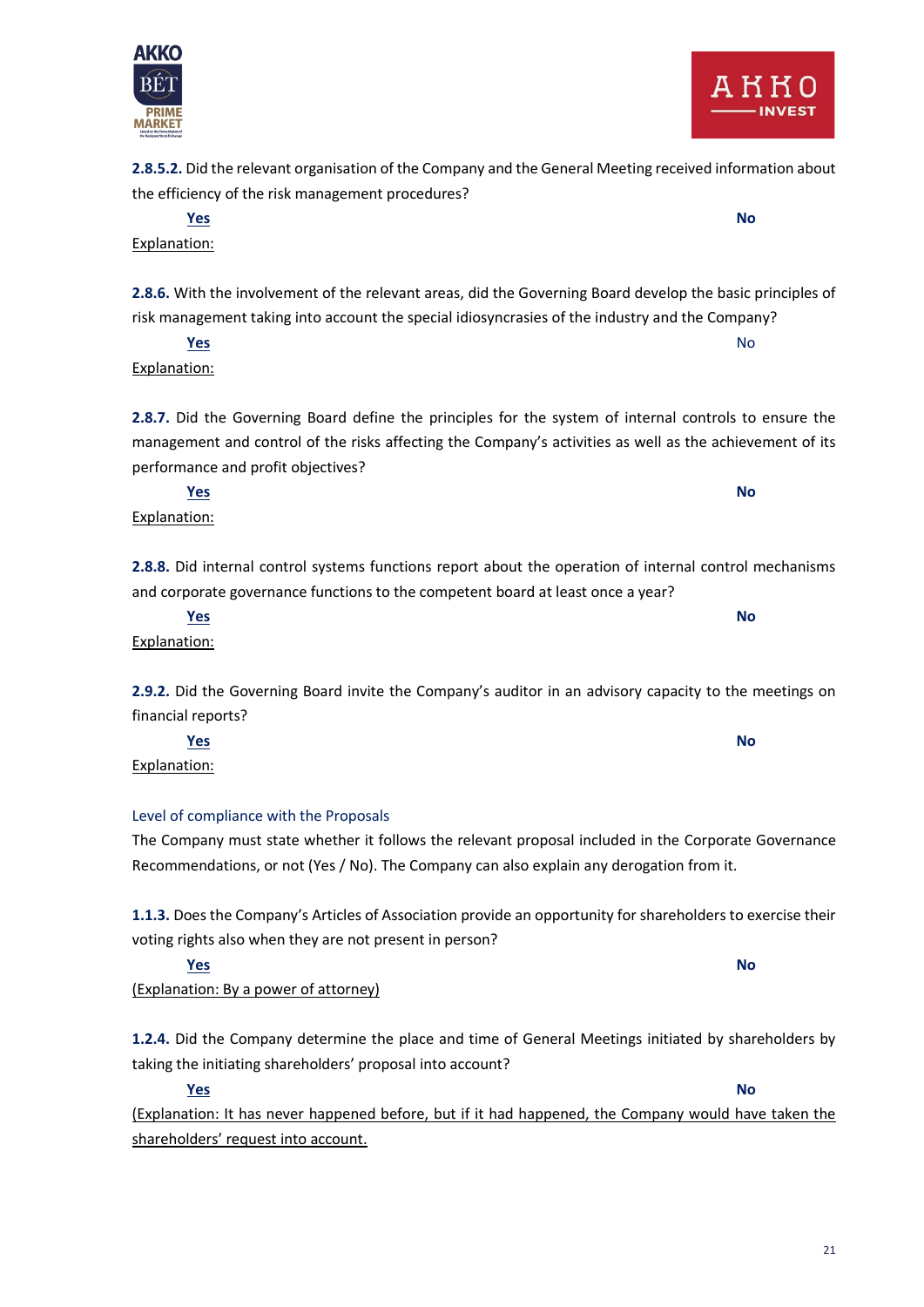

**1.2.5.** Does the voting procedure used by the Company ensure a clear, unambiguous and fast determination of voting results, and in the case of electronic voting, also the validity and reliability of the results?

**Yes No** (Explanation: )

**1.3.1.1.** Were the Governing Board and the Audit Committee represented at the General Meeting? **Yes No**

(Explanation:

(Explanation: )

(Explanation: )

(Explanation: )

(Explanation: )

opinion and to add comments there.

the Company's annual operation?

(Explanation: No dividend was paid.)

**1.3.1.2.** In the event the Governing Board and the Audit Committee was absent, was it disclosed by the Chairman of the General Meeting before discussion of the agenda began?

**Yes No**

**1.3.2.1.** The Articles of Association of the Company did not preclude any individuals from receiving an invitation to the General Meetings of the Company at the initiative of the Chairman of the Governing Board and being granted the right to express their opinion and to add comments there if that person's presence and expert opinion is presumed to be necessary or help provide information to the shareholders and help the General Meeting make decisions.

**1.3.2.2.** The Articles of Association of the Company did not preclude any individual from receiving an invitation to the General Meetings of the Company at the initiative of shareholders requesting to supplement the agenda items of the General Meeting and from being granted the right to express their

**1.3.6.** Does the annual report of the Company prepared as specified in the Accounting Act contain a brief, easy-to-understand and illustrative summary for shareholders, including all material information related to

**1.4.1.** In line with Section 1.4.1., did the Company pay dividend within 10 working days to those of its shareholders who had submitted all the necessary information and documents?

**1.6.11.** Did the Company publish its information in English as well, in line with the provisions of Section 1.6.11?

**Yes No**

**Yes No**

**Yes No**

**Yes No**

22